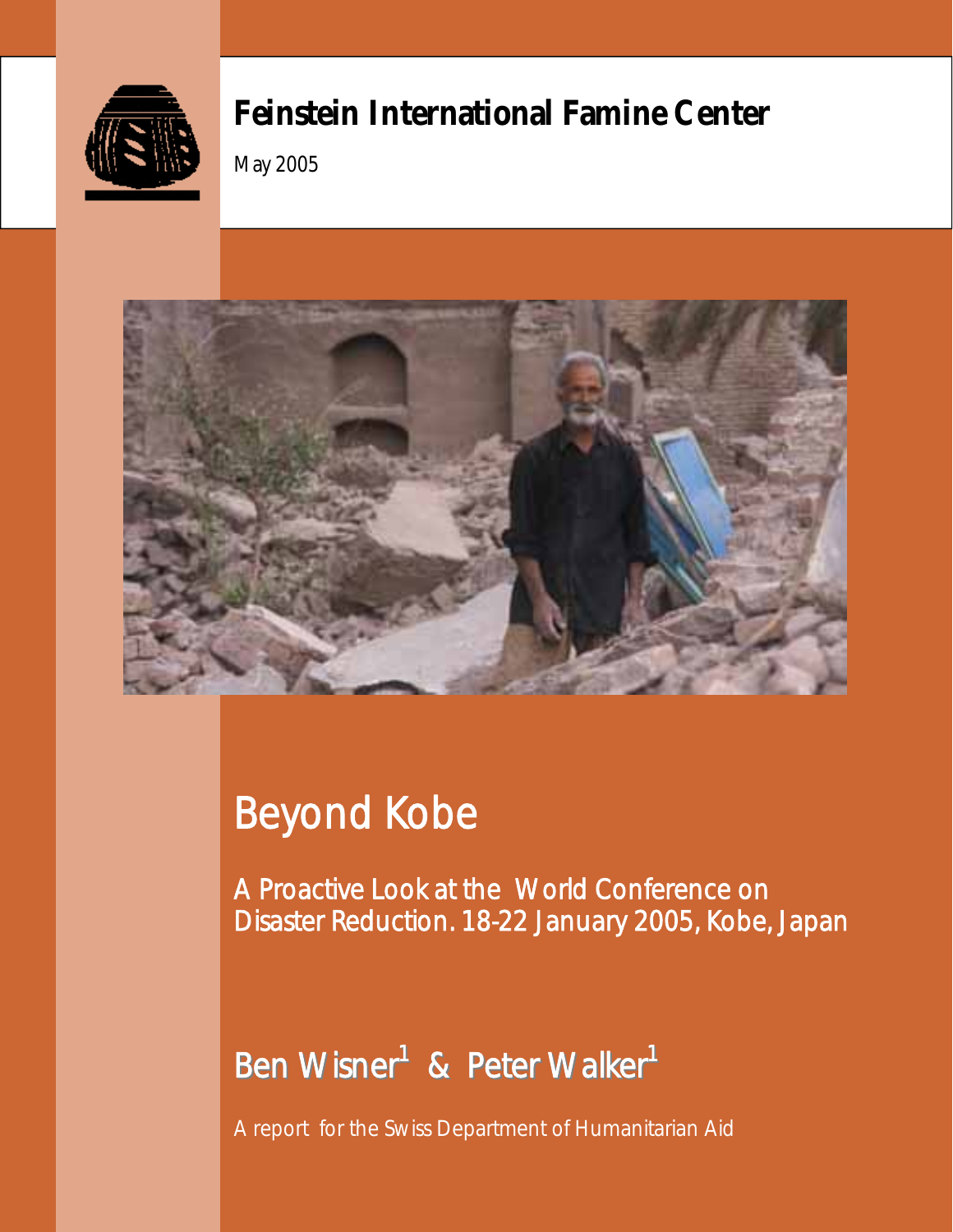### **Contents**

Œ

| 1. INTRODUCTION                                                                                                                                                                                                                                                                                                                                                                                                                       |                                                                   |
|---------------------------------------------------------------------------------------------------------------------------------------------------------------------------------------------------------------------------------------------------------------------------------------------------------------------------------------------------------------------------------------------------------------------------------------|-------------------------------------------------------------------|
| 2. AN ANALYSIS OF DISASTER CAUSALITY AND RESPONSE<br>2.1 Root Causes of Disaster<br>2.2 Economic Globalization<br>2.3 Increasing Violence. Efforts at Peace Making and Conflict Resolution<br>2.4 Accelerating Urbanization<br>2.5 Global Climate and Environmental Change<br>2.6 Women's crucial role in disaster reduction<br>2.7 Civil Society Preparedness and Hazard Mitigation<br>2.9 Local Partnerships for Disaster Reduction | 2<br>$\overline{2}$<br>3<br>$\overline{4}$<br>$\overline{4}$<br>5 |
| 3. THE HYOGO FRAMEWORK FOR ACTION                                                                                                                                                                                                                                                                                                                                                                                                     |                                                                   |
| 4. WHAT NEXT?<br>4.1 Mainstreaming Disaster and Development<br>4.2 Confronting the Challenge of Violent Conflict<br>4.3 The International Organization of Disaster Reduction and Disaster Response<br>4.4 Mainstreaming Gender Issues<br>4.5 Targets, Indicators, Time frame and Reporting<br>4.6 The Way Forward                                                                                                                     | 8<br>8<br>11<br>13<br>14<br>15<br>19                              |
| <b>END NOTES</b>                                                                                                                                                                                                                                                                                                                                                                                                                      | 20                                                                |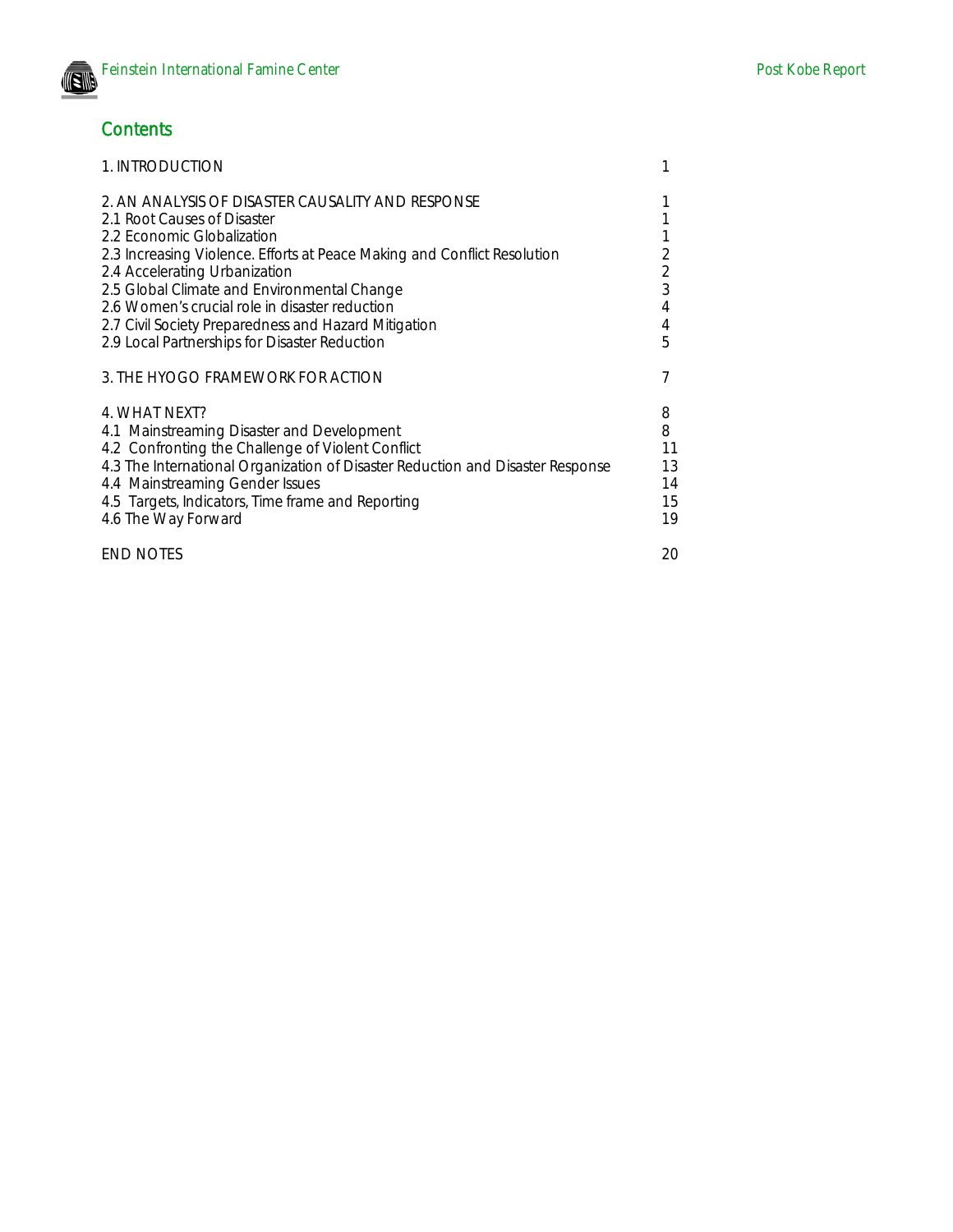## 1. Introduction

The World Conference on Disaster Reduction (WCDR), held in Kobe, Japan, from 18-22 January, 2005 showcased some of the best developments in disaster reduction, but inevitably many good initiatives require sustained commitments and efforts to make it from the neighborhoods and villages all over the world into the official agency and intergovernmental processes. Some fell by the wayside.

This report seeks to analyze the underlying causes of continued disaster vulnerability, to showcase best practice from the field and to highlight some of the key issues emerging from the WCDR Conference at Kobe. It presents 10 key recommendations which the authors believe complement the Hyogo Framework for Action.

The process of Kobe linked states to civil society and demonstrated that this synergy can work and can deliver. The challenge now is to keep the synergy alive and focused, to build on the Kobe Consensus.

### 2. An analysis of Disaster Causality and Response

### 2.1 Root Causes of Disaster

Over the last two decades, disaster deaths per year have gone down by around 30%, whereas the number of people affected by disaster has gone up by 59%. It is largely the technical fix of warning systems, better communication and cyclone shelters that has reduced the death toll, taken the extreme worst off disasters, but it is the lack of human rights, economic opportunity and global process fixes that are allowing the numbers affected to raise so. Fewer are killed but many more living their lives in abject poverty and on the brink of survival. They are vulnerable to the extreme events which will unfold as the 21<sup>st</sup> Century rolls along. The "wine glass" distribution of global wealth and world trade (87% controlled by the richest 20% of human beings; while the poorest 20% enjoy less that 2% ) appears again in the pattern of death from disasters. There are, in short, fundamental or root causes to disaster vulnerability.

### 2.2 Economic Globalization

In the decade since Yokohama, economic globalization has continued to weave a tight web of trade that has brought super profits to some, misery and exclusion to others. The World Trade Organization has been awash in disputes as smaller nations; especially those of the former colonized world, perceive little or no progress in evening out the rules that work against them. The power of trade unions has decreased, and in many countries undocumented, illegal workers have arrived in large numbers.

Economic globalization, at least with the corporate model, seeks to externalize risk (external from the corporation that is). It's not that corporations act immorally, they act amorally, but in the process people are attracted into low wage jobs and crowded in shantytowns and in coastal cities. Can economic globalization be re-thought and "tamed" so that people do not suffer increased disaster risk in the process?

The impact of free trade agreements on poor and marginal social groups was said to be the number one risk factor in the region. At the WCDR in Kobe delegates agreed that the impact of free trade on the disaster vulnerability and resilience of these groups needs to be monitored closely and increased vulnerability must be counter balanced by social protection. These concerns were also expressed in the informal meetings of African delegates and those who work in Africa.

Local struggles against the privatization of water supplies and other public goods have resulted in a high level of organization and increased awareness of the life lines such as the water system in a locality. This experience is vital for taking risk reduction to the next step of mass awareness and implementation. The organizational experience of people working on water as a human right or access to urban and rural land rights is valuable for those who would build community based disaster risk management from the bottom up. Besides this organizational head start, the substantive issues involved must also concern risk reduction workers if we are to take seriously the message of Kobe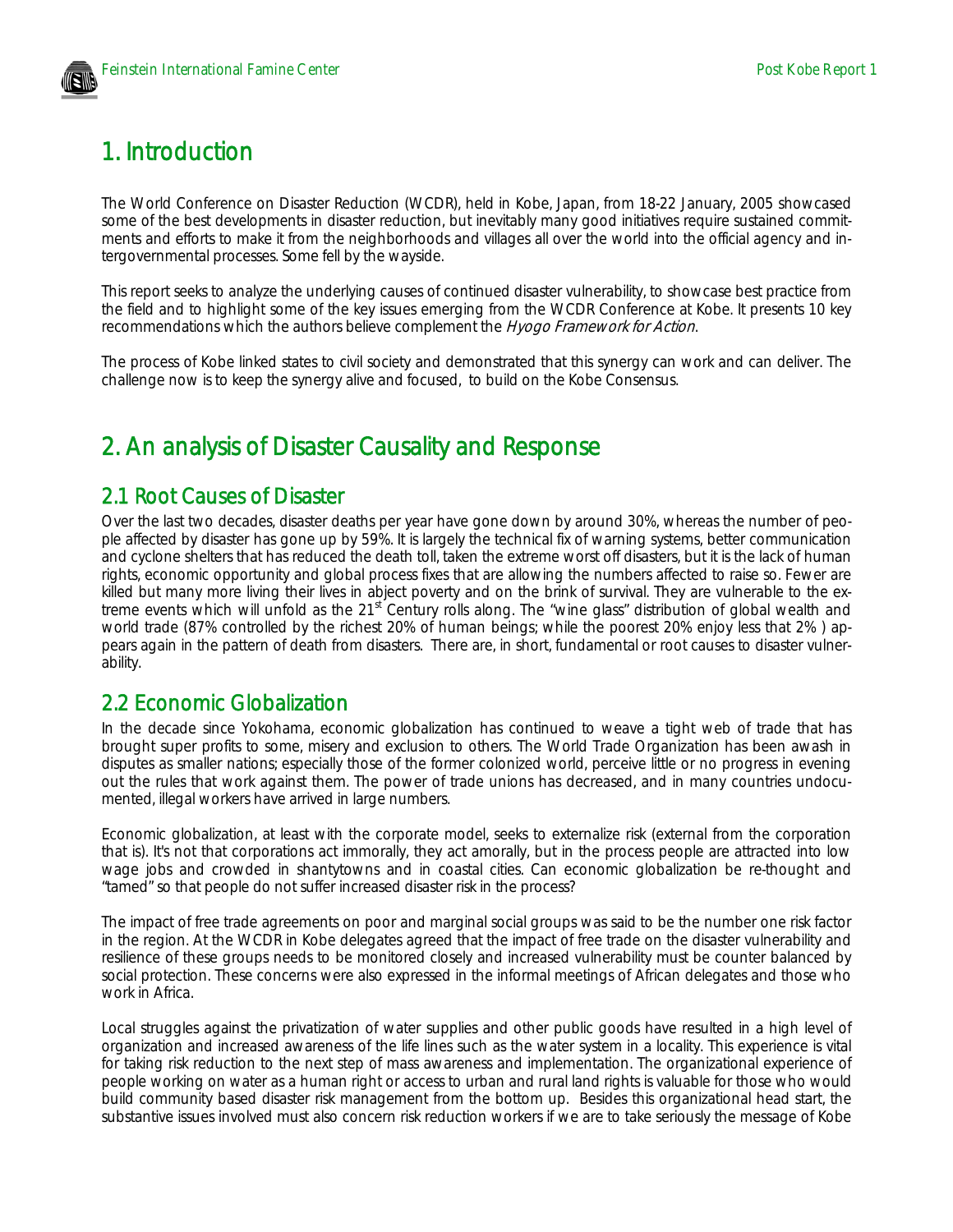

– that risk reduction must become an integral part of sustainable human development. What lies behind this phrase and behind the MDGs are people, their rights, and their livelihoods. Struggles to protect access to the lifelines and goods that are basic human needs such as water are both basic to development and to risk reduction. So are struggles to protect livelihoods.

### 2.3 Increasing Violence. Efforts at Peace Making and Conflict Resolution

Where there is war there is little chance of building against disaster using our normal models. In Aceh, Indonesia and Sri Lanka and other places for many people today war or at least violent unrest has been the norm. Internally displaced people fleeing war in Colombia, Congo, Sudan, and elsewhere live in conditions that make them vulnerable to disaster. We can't wait for it to end before mitigating against disaster, so where are the models and approaches to deal with this? Does a "window of opportunity" open up after a disaster that might allow conflict such as those in Aceh and Sri Lanka to be finally resolved?

Violent conflict interacts with natural hazards and technological hazards in a wide variety of ways. Here we highlight nine key interactions:

Violent conflict is often one of the main causes of social vulnerability.

Institutional weaknesses due to past wars combine with natural hazards to produce a downward spiral Displacement of large numbers of people in war and other violent conflicts can lead to new risks.

Violent conflict can interfere with the provision of relief and recovery assistance.

- Participatory methods meant to empower and engage socially vulnerable groups may be difficult or impossible during violent conflicts.
- Application of existing knowledge for mitigation of risk from extreme natural events is often difficult or impossible during violent conflict.
- Violent conflict often diverts national and international financial and human resources that could be used for mitigation of risk from extreme natural events.
- Violent conflict often destroys infrastructure which may intensify natural hazards such as flooding, the effects of drought, or epidemic disease.

Violent confrontations often wreak havoc on vegetation, land, and water, and undermine sustainable development.



Conflict in the Darfur province of Sudan combines with environmental degradation and climate change to drive mass displacement, famine and crimes against humanity. Photo: Michael Wadleigh

### 2.4 Accelerating Urbanization

Both conflict and global market forces drive urbanization. In some parts of Asia, Latin America, and Africa, cities are swollen with impoverished people displaced by conflict. Others are economic migrants whose rural livelihoods have been made impossible by swings in global prices for commodities such as coffee, cotton, etc. Export enclaves have sprung up in China and throughout Asia and Latin America where cheap labor and lax environmental regulation attract investment in manufacturing for the world market.

Most population growth today is in urban areas, mostly in the shanty towns of urban areas, and most large cities are on coasts where sea level rise effects them, and where they are exposed to storms and possibly tsunamis. How can urbanization be guided so that vulnerability to such hazards is minimized? Megacity urbanization also puts very large number of people at risk to earthquakes. How can the risk be reduced rapidly in Tehran, Istanbul, Mexico City, Addis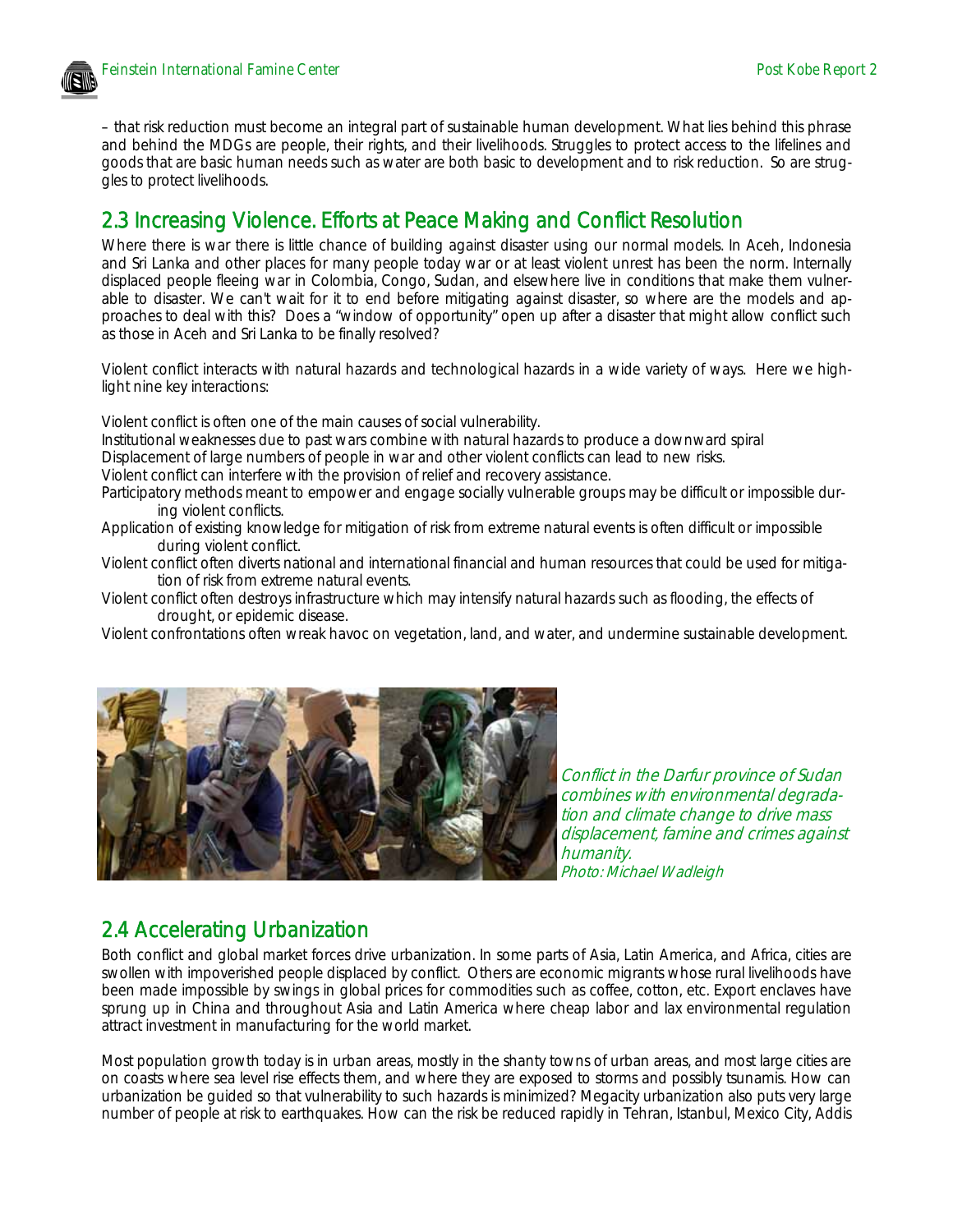

Ababa, Manila, and other large cities facing earthquake hazard?

Critical student of urbanism, Mike Davis, recently reviewed the 2003 World Urbanization Report and concluded that we live on a "planet of slums." While this may be hyperbole, the fact is that many people live in conditions of informality on the edges and in the interstices of cities, where they are exposed to many natural and anthropogenic hazards.



The underlying drivers of urbanization - the pushes such as violent conflict and the collapse of rural and small town livelihoods, and the pulls such as the growth of the international tourist industry and low wage jobs in export enclaves grow the shanty towns and illegal settlements of the rapidly growing cities of the south. Poverty, human rights abuses and environmental hazards combine to create a tinderbox of disaster vulnerability.

### 2.5 Global Climate and Environmental Change

What makes such urbanization particularly dangerous – while also adding to the burden of rural residents still trying to make a living from natural resources – is accelerating environmental degradation. The global trade environment has encouraged investment in more and more forest industries, hydro power development, fossil fuel exploration and development, and industrial scale fishing. Biodiversity, ocean fish stocks, forest cover, and arable soil are all under pressure. Failure of the UNFCCC to control carbon emissions by the richest nations adds to the hazardousness of the situation.

Rising sea levels and more extreme events such as cyclones and other storms mean more disasters: no way round it. The Netherlands is going flat out to adapt to this reality, but where else is adaptation to climate chance taking place fast enough?

Climate change is intensifying the hazards that affect human livelihoods, settlements, and infrastructure. Climate change is also weakening the resilience of livelihoods in the face of constant and increasing/shifting hazards. New hazards such as human, livestock, and plant health hazards are appearing. Population movements in response to climate change may also result in new exposure to hazards and to increased vulnerability. Furthermore, climate change can increase vulnerability to unrelated, non-climatic hazards. For example, an urban earthquake hitting when the elderly population is already suffering from the kind of heat wave that took so many lives in Europe in 2003 would be much more stressful for such vulnerable groups. An earthquake taking place during a drought may find reservoirs and water pressure too low to fight fires adequately. One recent study put forward a scenario that involved an earthquake destroying dikes that separate salt and fresh water in the Sacramento River delta in northern California. Being a major source of water that is piped to Los Angeles, such an earthquake scenario would create technological drought in the Southland – a situation that would be all the harder to deal with in a warmer climate.

The Small Island Developing States (SIDS) were very active at the WCDR, and a paragraph on their particular vulnerability to the hazards of climate change was included in the Hyogo Framework for Action. In addition, some of the panels in the Thematic Session and events in the Public Forum touched on climate change.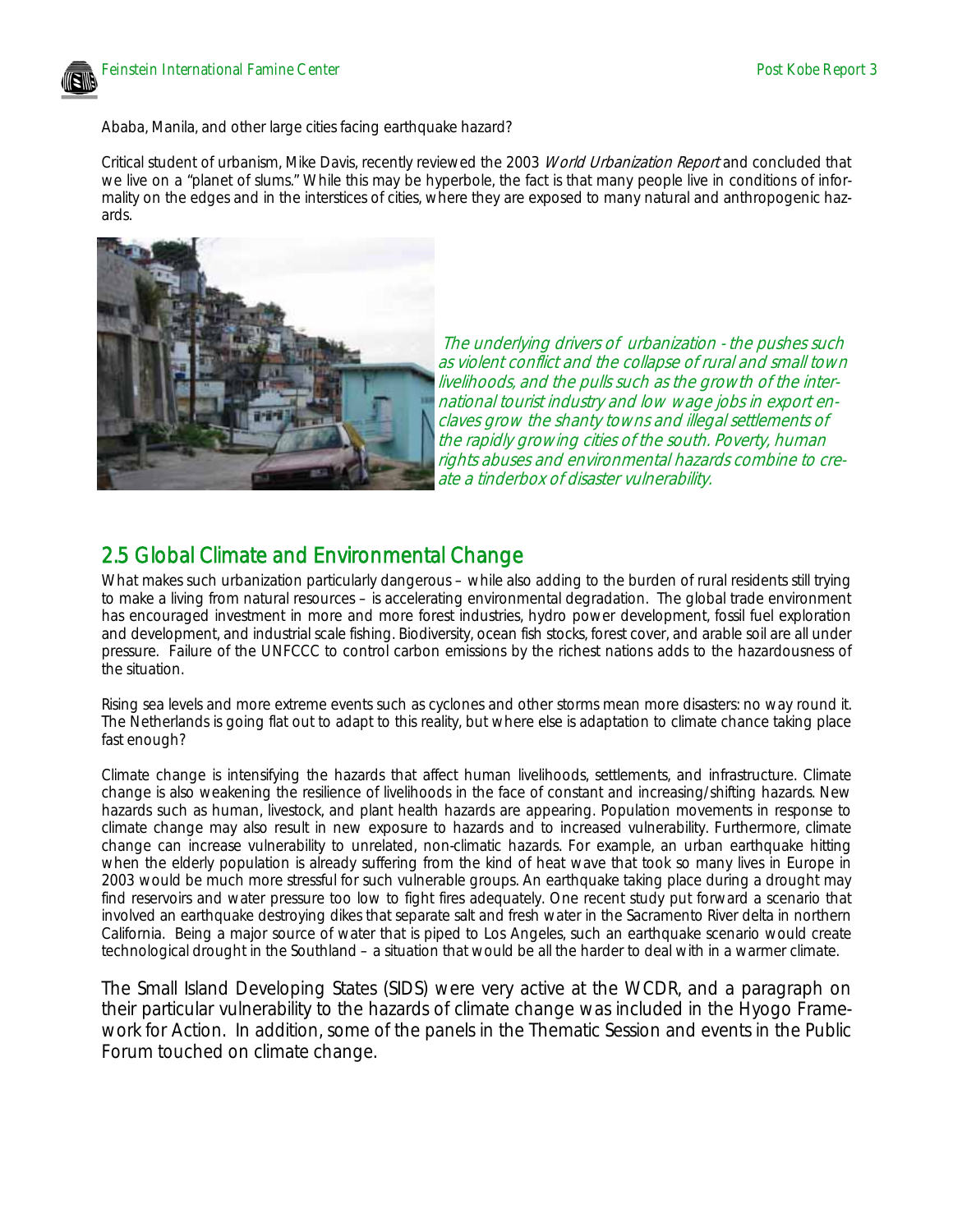



Climate change forces communities to adapt rapidly to changing environments or risk disaster. Adaptation in the absence of an understanding of climate change, or the political commitment to support marginal communities, may lead to over exploitation of the land. Photo: Michael Wadleigh

### 2.6 Women's crucial role in disaster reduction

How can the potential of women as proactive agents of disaster reduction be acknowledged and fully utilized? Women and children may suffer more in disasters, but women should not be stereotyped as 'victims'. Women have a large contribution to bring to disaster risk reduction and local resilience. They have knowledge, skills, and relevant capacities and experiences. This has been very well documented, but women's contribution is often ignored.



Women's role in creating a culture of safety, in preparedness and mitigation was acknowledged in several of the panels during the Thematic Session at the WCDR and in events organized in the Public Forum. NGO and other civil society representatives brought forward examples of women's positive contributions and leadership role. The Gender and Disaster Network was represented in Kobe and launched a "Broadsheet" of recommendations to be born in mind during tsunami relief and recovery operations.

Women in West Africa prepare soil conservation ridges to slow down water erosion, help capture rainwater and increase agricultural productively. In many communities women provide the bulk of the work force.

### 2.7 Civil Society Preparedness and Hazard Mitigation

The Intermediate Technology Development Group (ITDG) used participatory wealth ranking in addition to other criteria to identify people who are most vulnerable in southern Zimbabwe in drought prone Chivi district. This was considered important so that a proper cross section of the community would be involved in the process of sharing their own farming practices and considering low-cost "hybrid" practices that combined ideas from the outside. They were also careful to work closely with women's groups so that the gender balance was representative of the community. Whereas colonial-era agricultural extension in this area had been authoritarian and "top down," the approach ITDG took was to explore the potential of indigenous knowledge. For example, local plants were used to produce effective pesticides. Traditional seed selection criteria and seed protection techniques were found to be very effective. "Outside" practices that were introduced and tested included tied-ridging in maize fields so that scarce rainfall percolated better into the soil and local production of clay pipe for sub-surface irrigation of vegetables. Together with farm mapping, "problem tree diagrams" and other tools developed over the past few year in "farmer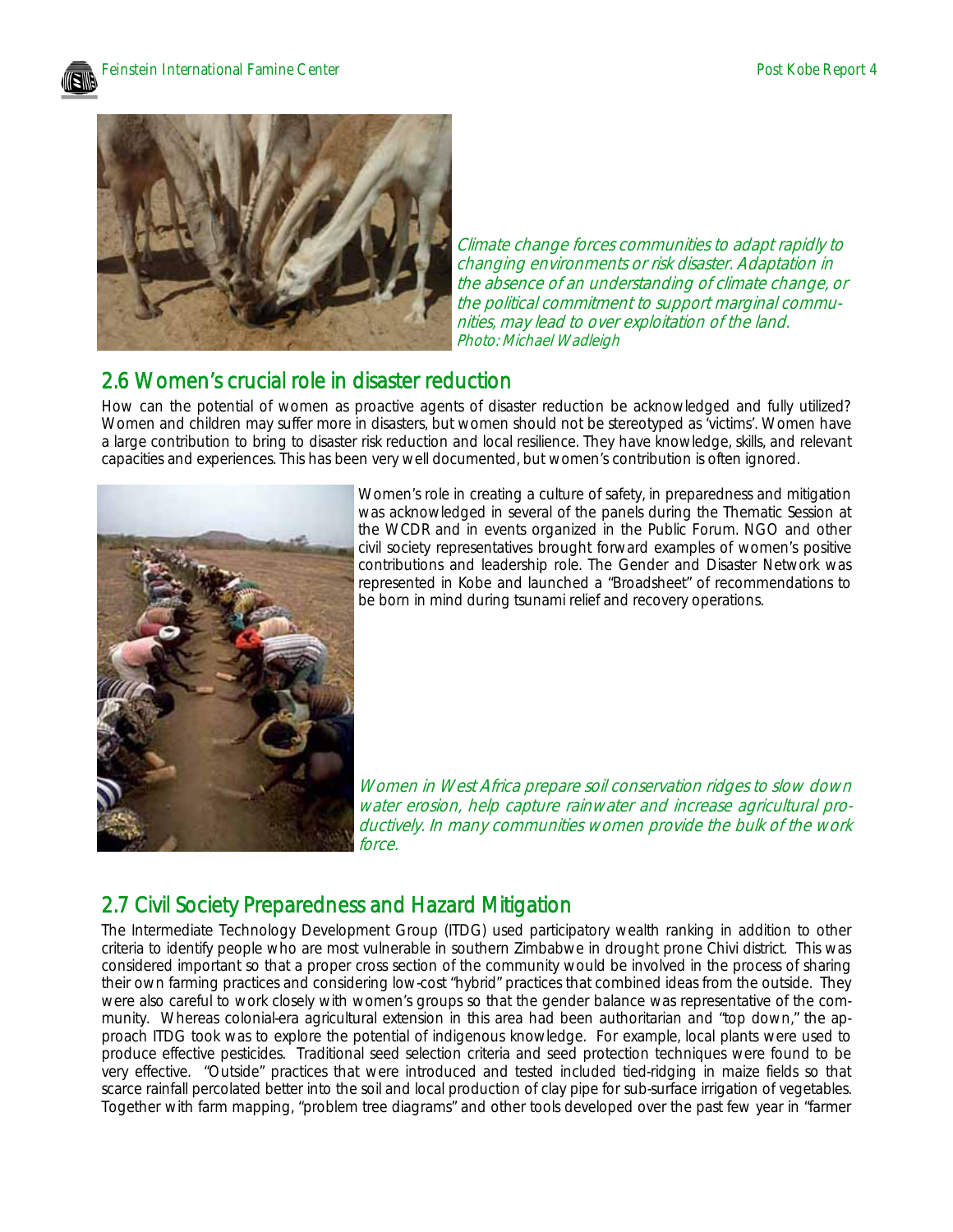

first" rural development projects, wealth ranking turned out to be useful.

What took place in the late 1990s in southern Zimbabwe can be called a situational and proactive approach to vulnerability and capacity assessment at the local level. It does not depend on pre-existing "standard" lists of "risk factors" or categories of "vulnerable groups" but develops its own understanding of hazards and vulnerabilities in a particular place, in dialogue with specific people. Another term for this kind of approach is "citizen based vulnerability assessment." (See box 8) These techniques have been widely practiced in Latin America, Asia, and other parts of Africa, and they are the focus of a new internet resource being developed by the ProVention Consortium.

If one were to imagine anticipatory use of citizen based vulnerability assessment in coastal Thailand, for example, before the tsunami, a complex and shifting mosaic of vulnerability factors would emerge. Wealth and access to resources (including information and social capital) would be important. Thus poor rural migrants who are recent arrivals may be more vulnerable than better established households. However, with time, such rural migrants may become well connected. Occupation is also likely to emerge as important. Those reliant on fishing were particularly vulnerable to the tsunami and are more vulnerable to the more frequent cyclones that affect the region. Their vulnerability involves not merely their proximity to the sea, but their tendency not to want to abandon their only assets - - a boat and nets -- even if they learn of an evacuation order. Without insurance, they will also find it very difficult to re-establish their livelihoods. Coming back to the coast of Andra Pradesh eight years after a deadly cyclone there, Peter Winchester found that small farmers and small scale fishermen had made least progress in recovery. A citizen based self assessment of vulnerability might also have revealed the fact that it is not the custom for women and girls to learn to swim (just as in Bangladesh, gender-specific cyclone mortality is caused by the fact that women don't climb trees).

Place and group specific, self assessment is likely to be quite complex. Thus in Malawi, vulnerability to drought is not simply a function of agronomic practices, numbers of disposable livestock (a banking system on the hoof), or savings. Group self assessments there have focused as well on whether an adult in the household is living with HIV-AIDS, the dependency ratio in the household, and whether there is labor power to carry out some of the drought escaping practices that are well known (e.g. multiple plantings during periods of erratic rainfall, tied ridging to maximize rainfall infiltration, earning income from casual labor).



Discussions between disaster mitigation specialists and community leaders and elders in Afghanistan reveal a wealth of information on the interactions of flooding, drought, conflict, the opium trade and social change, providing a vital understanding of the complexity of hazard and vulnerability. Photo: Antonio Donini

### 2.9 Local Partnerships for Disaster Reduction

Several of the panelists in the Thematic Sessions highlighted the role local level government – the municipality – in effective risk reduction. Preconditions for local governments to play this role include decentralization of authority and financial resources from the national level, existence of local capacity to govern, accountability and active participation of civil society. None of this should be taken for granted, and one flaw of the WCDR is that "decentralization" was invoked as a panacea in an uncritical way. In reality decentralization can take place in a way that marginalizes a town or region that is out of favor with rulers in the capital – as happened in Nicaragua after hurricane Mitch in 1998 and El Salvador after the earthquakes of 2001. Decentralization can also offer local elites a chance to rob and exploit local people instead of the national elites doing it. Therefore it necessary to consider both the positive and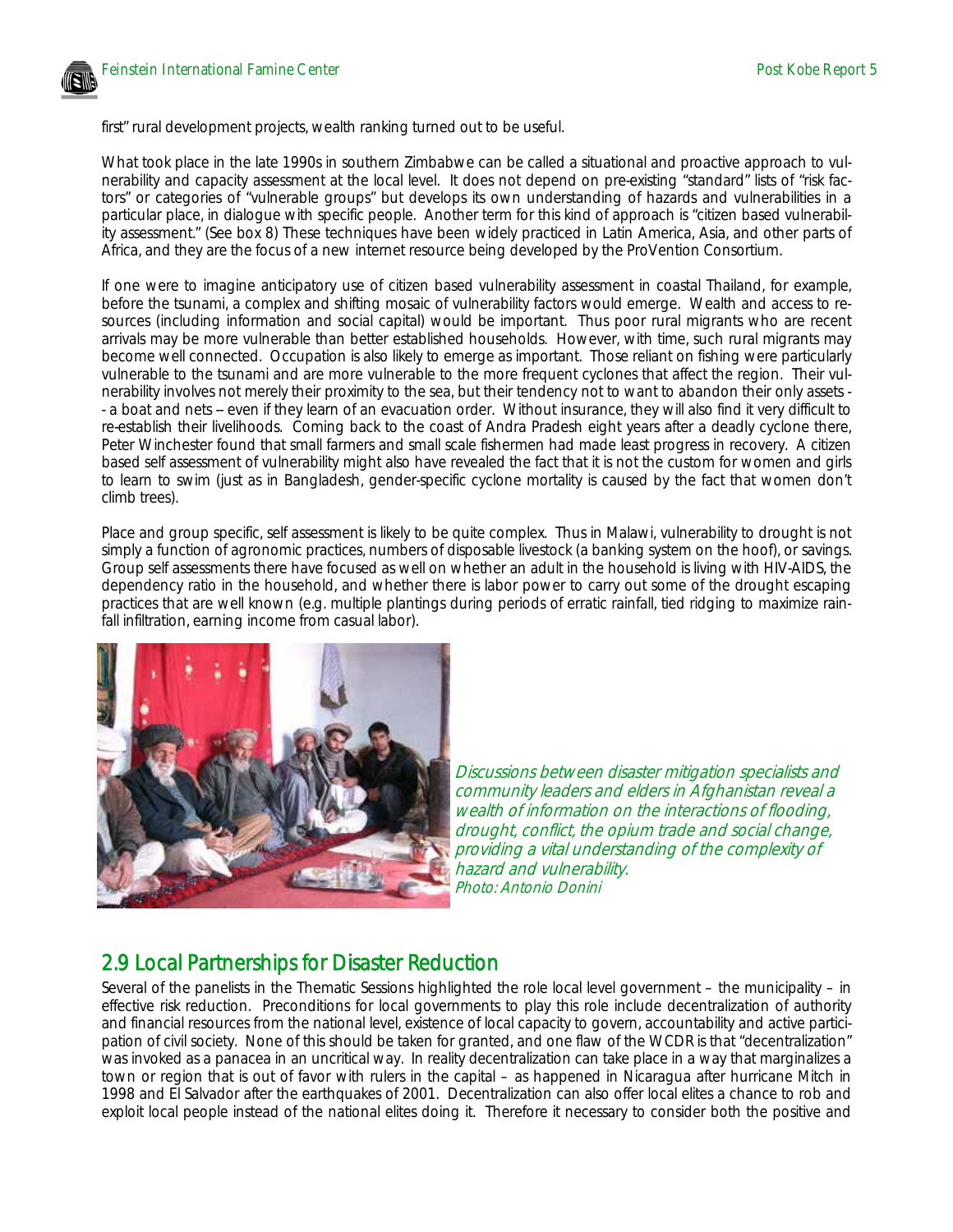

negative potentials of decentralization and opt for what some call "democratic decentralization."

Partnerships are also at the heart of successful local government experiences of risk reduction. Below we give three key examples from Latin America, Africa and Asia.

Costa Rica: Evolution of River Basin Alliances<br>In Costa Rica a hierarchy of regions, county, and community emergency committees (CECs) are active in disaster management, under the authority of the National Emergency Commission. Typically the community committees are dormant when there is no emergency, and are mobilized when something like flooding or an epidemic of dengue fever or malaria occurs. However, in the case of the CECs of Barranca and Chacarita, their volunteer members received training and encouragement by a Costa Rican NGO, Alforja, and began to enlarge the sphere of their activities. They formed links with community health networks, and together lobbied and took legal action to keep mine owners from dumping waste in the Barranca River and allowing their heavy machinery to churn up its muddy banks, creating breeding grounds for malarial mosquitoes.

This moved the CECs from a mode of intermittent, response to one of permanent efforts to mitigate and to prevent disasters. It also began to bridge and blur the distinction between "risk management" and "development".

Members of the CECs are unpaid representatives of other civil society organizations active locally. Many of them are retired people, including retired teachers. The training they received included empowerment, problem solving, conflict resolution and management, and negotiation skills.

As the process continued, the CECs recognized that activities upstream in the basin of the river affected downstream settlements by modifying the quality of water and its flood regime. They began to recruit other organizations and communities within the river basin to participate in water management discussions. They identified an upstream garbage dump that was a source of pollution and deforestation as major new targets of their campaigns. They also worked with the Ministry of Public Education to bring awareness of the river and human influences over it into local school curriculum. One should note that numerous civil society organizations in Latin America have recently highlighted the importance of taking the river basin as a unit of planning and joint action.

Eventually a number of municipal governments and national governmental institutions were drawn into the programs launched by this coalition of local bodies – Ministry of Health, Costa Rican Social Security Administration, the Water and Sewer Authority, and the Ministry of Public Education. However, the important point is that these linkages were brought forth from the bottom up and not from top down. The expanding vision and scope of action was a natural outgrowth of the risk management mandate of the original two CECs, once their members redefined that mandate with the help of training by the NGO and some seed money from a Spanish NGO (about US\$ 4,000). The Ministry of Health provided some staff time and logistical support.

#### Nigeria: Local Government and Local Knowledge

One of Africa's most senior and respected social scientists, Professor Akin Mabogunje, has reviewed the potential for civil society organizations in Africa to cooperate with municipal government. He believes there is great untapped potential in pre-capitalist social relations including those based on women's solidarity, age-grades, and hometown associations. Mabogunje and Kates tested this potential in using action research methods in the small Nigeria city of Ijebu-Ode. Over a period of four years a considerable part of the population of 200,000 benefited from neighborhood level consultations that led to numerous small scale economic initiatives supported by micro credit. Unpacking the notion of "social capital" to which the success of this project is attributed, one finds that a wide range of stakeholders were involved, including traditional chiefs, organized market women, and the town council, as well as expatriate Nigerians in various countries who remit income through home town associations. Local knowledge was another of the assets drawn upon. It is such a complex, and truly global, nexus, that may allow towns and cities in many parts of Africa and the world to develop livelihoods, infrastructure, and participatory governance that are the pre-conditions for disaster resistant communities.

#### Pakistan: Urban Upgrading and Women's Empowerment

Municipal support for physical upgrading of neighborhoods and social organization may provide more resilience to hazard events. Besides the direct benefits from improved housing, sanitation, and draining in this case from Karachi,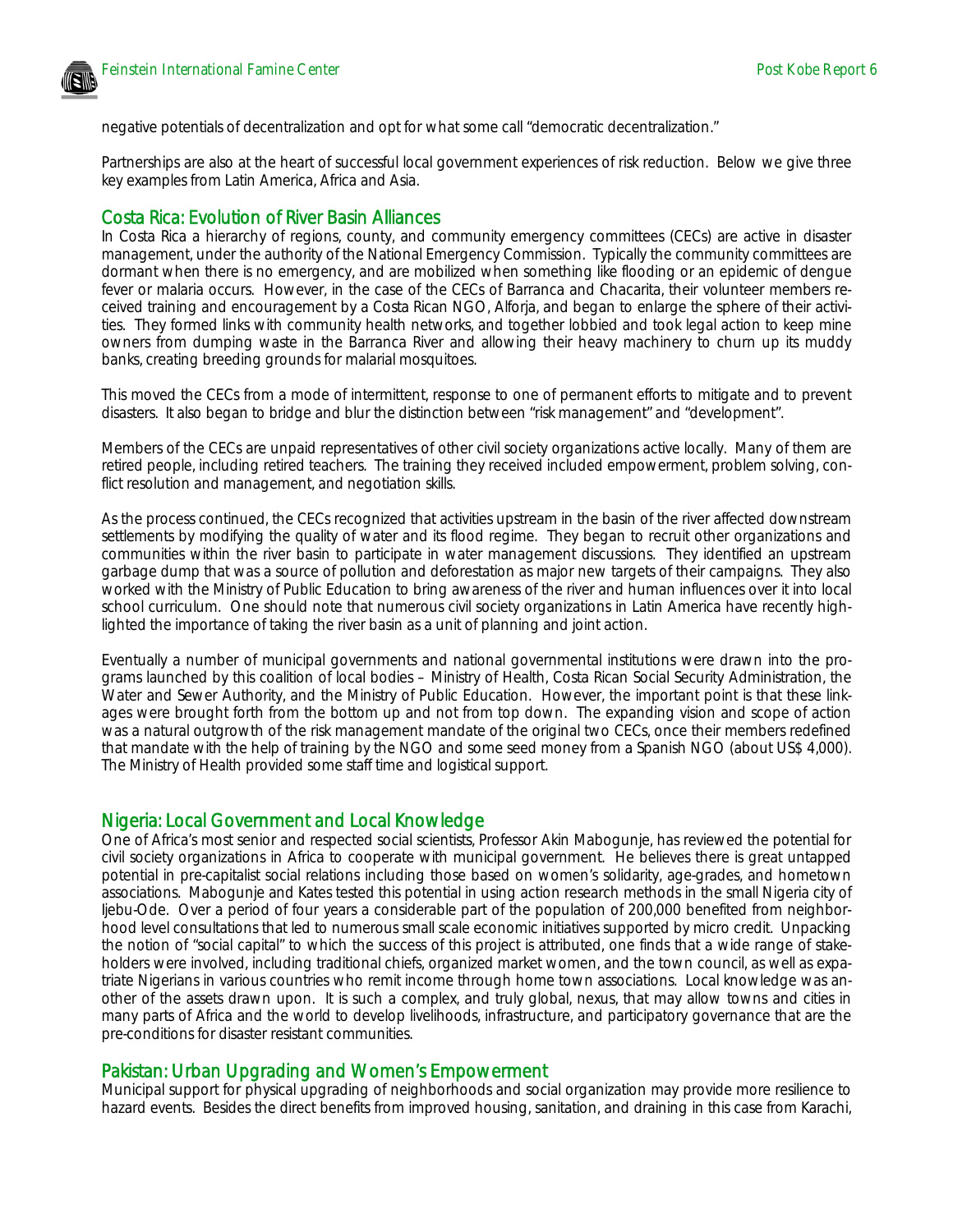

Pakistan, households, communities, and the city as a whole benefits from empowerment and increased social engagement by women.

The Orangi Pilot Project (OPP) in Karachi has become one of the best known examples of urban partnership involving low-income households working together to improve conditions in their settlements. OPP, as the NGO, provides technical and organizational support to citizens organized in small neighborhood groups. The pay the full cost of installing basic sanitation and drainage and assume responsibility for regular maintenance and repair. The municipal authority is now helping to fund this approach and OPP is now working with local NGOs and community organizations in other settlements in Karachi and in other urban centers in Pakistan.

Women are active in local groups, sometimes in leadership positions and invariably in collecting and often providing funds out of household budgets. Women's invaluable organizational role both in the provision and maintenance of services was undermined by poor health among themselves and their families - the reason for their interest in improved environmental conditions and sanitation in the first place. Moreover custom prevented women from traveling long distances to clinics and hospitals. In response to women's problems and interests, and linking these to the overall concerns of the poor, OPP developed a health program working through women's groups at the level of "the lane", with health care and advice provided on hygiene, nutrition, disease prevention and family planning.



Partnership between local communities, municipalities, government ministries and aid agencies is the key to addressing disaster hazards and vulnerability in many of today's rapidly growing urban areas.

### 3. The Hyogo Framework for action

The output document from Kobe, the Hyogo Framework for Action 2005–2015 is 22 pages in length. There is a preamble about how it links with previous initiatives and declarations and then it launches into a scene setting exercise, laying out the parameters that the assembled states see as describing the world of disaster reduction.

The Hyogo framework scores high over previous similar statements in that it is not an ad-hoc wish-list. It is well organized and is internally consistent. It lays down some key public markers.

- Disasters are linked to development.
- Good development reduces them, bad development causes them.
- Sound knowledge and good data are the basis of effective disaster reduction planning.

Partnerships and multi-lateral action are more effective than individual action, especially when dealing with global; threats such as global warming.

The framework leaves to door open for the ISDR secretariat to facilitate the setting of national and international targets for disaster reduction and, as importantly, it allows for these targets to be linked into the Millennium Development Goals, which are the most specific expression we have of an international commitment to improving the lives of the most vulnerable.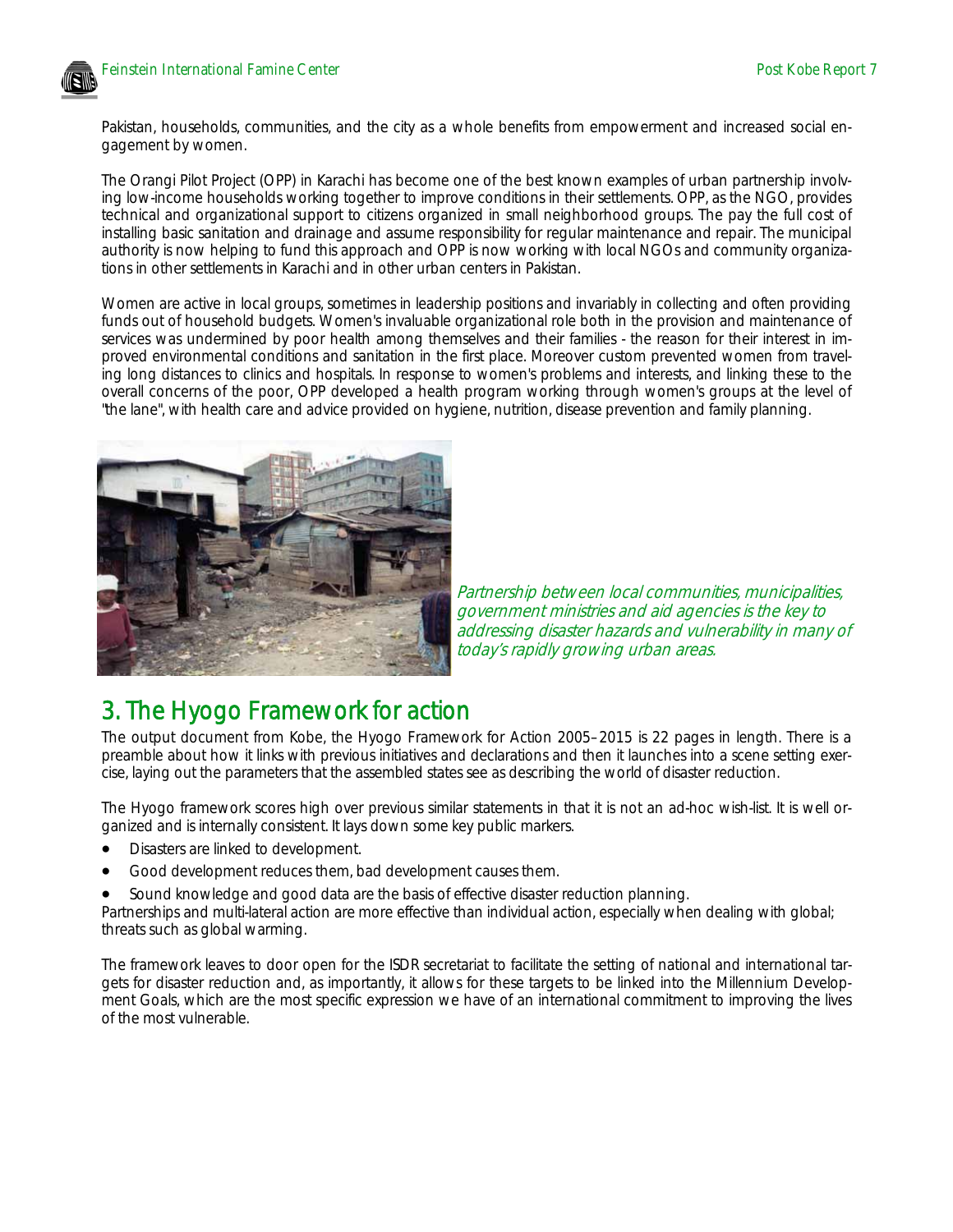

### 4. What Next?

Kobe was a great advanced over Yokohama, a decade ago. Institutional commitments, were made and a coherent framework for taking them forward was laid down. The challenge of disaster remains, so the work of disaster reduction must continue. What then remains to be done? How can Kobe be used as a spring-board for new initiatives and accelerated change?

### 4.1 Mainstreaming Disaster and Development

### Does Poverty = Vulnerability?

The key message of Kobe was that disaster reduction needs to be mainstreamed and particularly needs to be mainstreamed into the development agenda. At some of the sessions at Kobe one heard what seemed like a simple identification of disaster vulnerability with poverty. The situation is, in fact, more complex. Exclusion and marginality in terms of political voice is as important as poverty defined simply in income or defined as a function of the security of basic needs. Access in many forms is important: access to livelihood options, to natural resources, to information, to markets, to political decision making, to the justice system.

### Linking up with implementing of the MDGs & Sustainable Human Development

A statement during the first High Level Round Table picks up some essential points about the link between disaster and development:

There is an urgent need to better understand the link between disasters and development and how to incorporate disaster reduction measures into development policies. The UNDP report "Reducing Disaster Risk- A Challenge for Development" (2004) provided the following four conclusions:

- 1. Disasters can wipe out local gains.
- 2. Disaster losses interrupt and even aggravate development
- 3. It is the poor and marginalized populations who suffer the most.
- 4. Development policies can determine whether disaster risk is being reduced or increased. (Some development policies, i.e. the tourism industry, can actually increase disaster risk!)

These observations, however true, only state the negative case. There are many ways that striving toward disaster risk reduction can simultaneously assist in achieving the Millennium Development Goals, and vice versa. Here are some examples.

#### CUTTING HUNGER BY HALF

At present, an army of national agricultural extension agents and nutritionists as well as a large number of experts from multilateral organizations such as FAO and FAO, bilateral donors, and NGOs are busy trying to halve the incidence of hunger. They all need to be made aware that *the way and manner* of their work always influences disaster risk one way or the other. This is true of both large policy decisions and small details that might normally be thought of as "only" technical. An example of the former is the decision to build a high dam or to divert water from one basin to another in order to alleviate agricultural water shortage. Did the policy makers who made this decision consider the fact that rural people displaced by this project might end up with increased vulnerability to new risks even as irrigation water reduces other risks for another group of people? A seemingly small, "merely" technical decision such as choice of a new crop or crop variety to introduce in a rural development project may also influence patterns of vulnerability to risk. Is this crop drought resistant? Does its success depend on purchased inputs whose price may rise on the world market? If it is sold and not locally consumed, will its price fluctuate wildly as have the prices of other "cash crops" like coffee and cotton? Where the links between disaster risk reduction and development are concerned, indeed, it is true to say that "the devil is in the details!"

### EDUCATION FOR ALL

Within the Thematic Session, a panel presentation on school seismic safety was one in which such detailed links were discussed. Tracy Monk and Ben Wisner noted that MDG3 has generated an "industry" focused on getting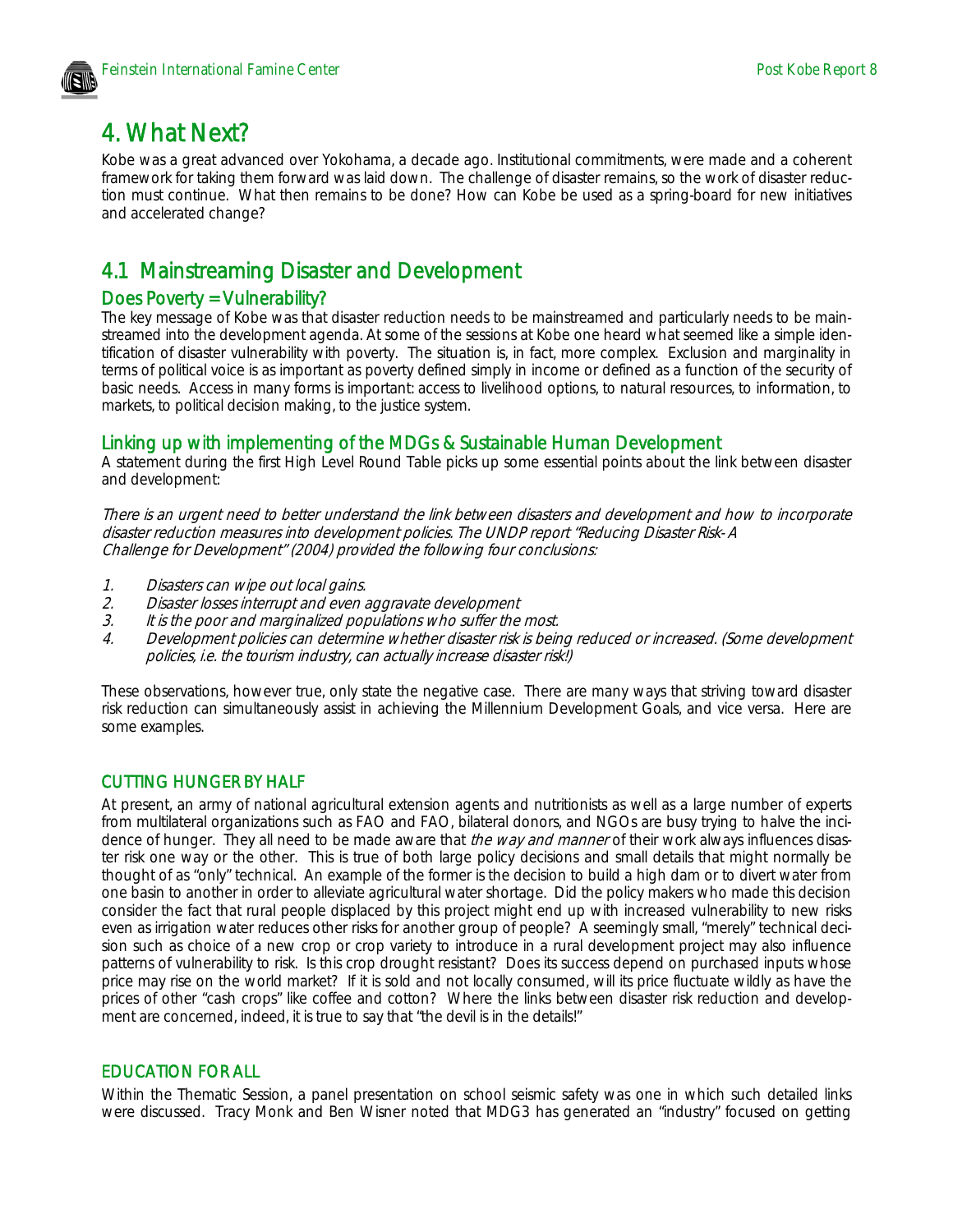

more than 100 million new children into school. However, this "Education for All" campaign has not taken into account the seismic safety of the schools into which children will be placed. Monk and Wisner cite work they and colleagues have done that suggests that over the next ten years as many as 4,500 of these children could die in earthquakes that affect schools. Very detailed designs and technologies exist, many at low cost that would ensure that achievement of this particular aspect of MDG3 is done in a manner that increases – rather than decreases – seismic safety.

It is this level of detail required truly and effectively to link the MDGs and disaster risk reduction.

Key recommendation 1: States and agencies concerned with disaster reduction should systematically review the Millennium Development Goals and in particular the suggested "Quick Wins" to identify where disaster reduction can be mainstreamed into ongoing development indicatives. In practical and operational terms, there also may be opportunities to accelerate MDG implementation in the course of risk reduction investments. In other words, risk reduction should not only be seen as an insurance policy taken out to protect investments in development but a vehicle for achieving development in the first place.

#### Addressing land use planning and urban planning

Speaking at the third High Level Round Table, Daniel Biau of UN-HABITAT summarized the challenge of urban planning and land use very well:

"Cities hold incredible potential as engines of economic growth and social development but many cities are also affected by unemployment, violence, insecurity, substandard living conditions, poor sanitation, insufficient water supplies, pollution, poverty and diseases.

Many natural disasters are a result of inadequate urban planning, non-respect of building codes, population over crowding and proliferation of slums. Risk leads to disasters which could be avoided if key conditions for prevention of urban risk were taken into consideration:

Urban poverty (unhealthy slums, no water and sanitation) is first to be associated with urbanization. It is possible to address this problem and UN HABITAT is working on this together with governments. Poor people are often forced to occupy dangerous disaster prone areas which should not be built upon. Local governments must discourage this and provide alternative occupation of land. Building codes must be realistic and binding. This is a matter of policy and sound governance."

The urban challenge in the 21<sup>st</sup> Century is very great. Even if we only consider the 16 cities most likely to be the largest in the world by 2015, the challenges for risk reduction as well as implementation of the Millennium Development Goals is striking.

Nine of these megacities are in zones of high earthquake risk. Eleven have long histories of flooding. Twelve are coastal cities, of which four are subject to tropical cyclones. Five experience landslides in the peripheral zone of the urban region. While some of these have metropolitan governments, some do not, and even with overarching metro regional planning and coordination, cooperation among the many constituent cities that make up a megacity can be problematic. Sprawl, congestion, excessive production of solid and other wastes are universal problems. Provisions of water, food, energy, are all to one or another degree both taken for granted and objectively precarious.

Key recommendation 2: The world's cities – large and small -- share specific disaster risks and possibilities for disaster reduction. Knowledge sharing and common solution identification among municipal authorities across these areas, should be encouraged and supported by the ISDR process. Urban regions of more than 10 million people (megacities) face particularly severe challenges, especially regarding earthquake and coastal storms; however, growing low income populations living in informal settlements in thousands of smaller towns and cities have needs and capabilities that have not yet been fully recognized.

#### Disaster resilience and climate change

Disaster reduction has emerged as a core element of sustainable development. That consensus was repeated a number of times at the Kobe conference. Development investments and projects can either increase vulnerability to hazards or can reduce vulnerability. Development activities are never risk-neutral. It is in the sustainable develop-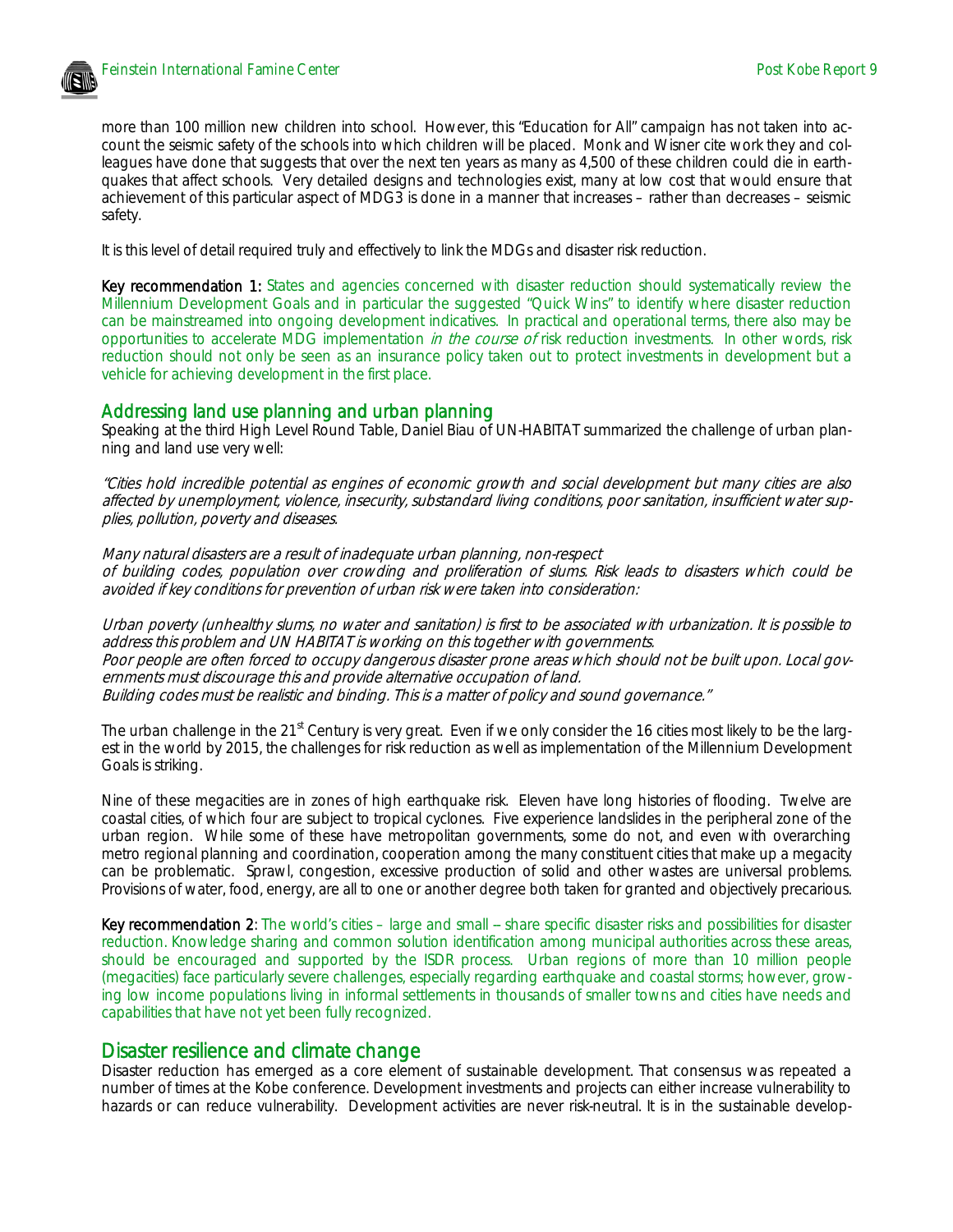

ment policy nexus that the aims of the disaster, development, and climate change communities intersect. Risk reduction is the shared objective, but it is the promotion of resilience that offers the opportunity for more holistic and proactive responses.

The risks associated with future climate change will be determined by the interaction of hazards and vulnerability, as is the case with other types of risk. LDCs are at greatest risk to climate related disasters and those countries unable to cope with current climate related disasters will be the most poorly equipped to cope with the adverse impacts of climate change. Of equal concern are the differential impacts of climate change and the highly skewed costs of adaptation at global and local scales. The vulnerability of societies to climate impacts and the costs of adaptation highlight some pertinent debates in social equity because of the long term and uncertain nature of impacts. The MDCs produce the majority of greenhouse gases but the impact will be most severe on the poorest LDCs.

Resilience is strongly linked to vulnerability and adaptive capacity. The UN International Strategy for Disaster Reduction has adopted the term resilience and defines it with reference to natural hazards as: The capacity of a system, community or society to resist or to change in order that it may obtain an acceptable level

in functioning and structure. This is determined by the degree to which the social system is capable of organizing itself and the ability to increase its capacity for learning and adaptation, including the capacity to recover from a disaster.

The concept of resilience captures what should underpin holistic risk management. By this we mean a paradigm that includes adaptation to climate change, hazard mitigation, and sustainable human development, as discussed throughout this report. Applying the notion of resilience to climate change impacts is a matter of finding out how people will cope and helping them to identify where help is needed. This involves specific hazard and vulnerability assessment as well as identification of coping capacities. In the MDCs there are examples of this approach being taken. The United Kingdom Climate Impact Programme has already starting scenario building and is actively trying to identify what changes are likely to occur such as precipitation, vegetation patterns, extreme heat events and sea level rises. In the case of sea level rise, areas have already been identified where managed retreat from coastal areas will be part of the development framework for those areas. In a similar vein the UK National Health Service (NHS) is using predictions by IPCC to undertake studies aimed at protecting the frail and elderly in the event of extreme hot weather that have been predicted to occur with increasing frequency in the 2080s. In LDCs, other policy focused studies are underway to identify the ways that local people and government institutions are likely to cope with climate-related changes in rainfall, agricultural and livestock pests and diseases, river regimes, disease vector habitats (such as that of the malarial mosquito), fresh water and marine fishery productivity, coastal storms, and sea level rise.

A key problem will be trying to reach agreement on what is meant by "dangerous climate change." A recent conference, Avoiding Dangerous Climate Change, held in the UK observed that the effects of climate change were already being felt, but stopped short of defining a dangerous level of climate change. The implications are clear. Climate change projections are scenario based and hence have uncertainties. What constitutes danger will have to be a political decision, and thus climate change adaptation becomes an issue of governance. In reality, national governments will take the lead in identifying the dangers both to communities and to livelihoods that are likely to occur and develop strategies to cope with, and adapt to changing circumstances. It therefore a priority to build the capacity of civil society to engage in such a national discussion, bringing the diversity of local conditions, impacts, vulnerabilities and capacities to the attention of national leaders. This is particularly the case for poorer nations, many of which are currently experiencing the impacts of climate change. Magrath and others observe in the report  $Up$  in Smoke? that several countries in Africa already have to deal with the impacts of accelerated climate. There is an urgent need to ensure that the capacity to evaluate climate change risk is developed.

Key recommendation 3: Applying the notion of disaster resilience to climate change impacts is a matter of urgency. Policy makers and planners need to understand how people will cope with climate change and how to help them identify where help is needed. National efforts involving government, national academia, civil society and relevant UN and international NGOs, should be specifically encouraged to explore likely scenarios for climate change and its effects.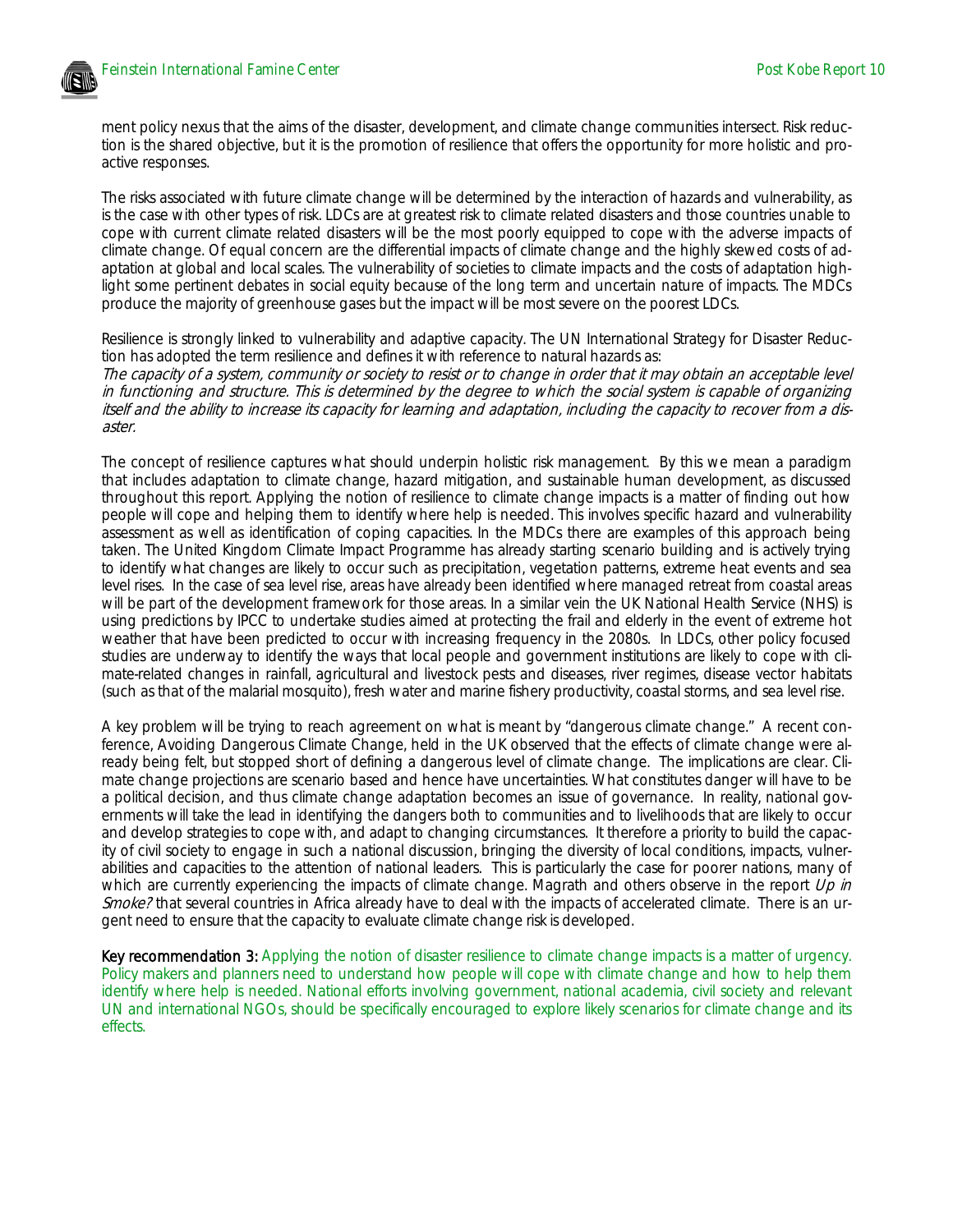

Combating disasters and seeking sustainable livelihood alternatives are two sides of the same coin. In fragile environments, or where poverty is rampant, or where peoples basic rights are systematically oppressed good sustainable development is the surest road to disaster reduction.

### 4.2 Confronting the Challenge of Violent Conflict

A comprehensive approach to disaster risk reduction has got to take into account in a strategic and programmatic manner – not just analytically and conceptually – the entanglement of development, disaster risk, and conflict. Listed below are seven key ways in which disasters and violence are entangled.

Violent conflict is often one of the main causes of social vulnerability. In conflict situations today 90% of the casualties are civilians. This contrasts with around 50% during the Second World War and only 5% during the First World War. In addition to death and injury, the civilian population often finds its normal livelihoods disrupted, leading many into more hazardous means of obtaining the necessities of life. Women and children are particularly affected by these stresses. In extreme cases famine may be the result as in Bengal in 1943, Biafra (the Igbospeaking breakaway territory of southeastern Nigeria) in 1969, Cambodia in the mid-1970s, Angola and Sudan in the 1980s and 1990s.

- Institutional weaknesses due to past wars combine with natural hazards to produce a downward spiral. This is evident in the case of Central America where Guatemala, Nicaragua, Panama, and El Salvador all have societies shaped by wars. In the case of El Salvador, few of the elements of the 1992 peace accords had been implemented when hurricane Mitch hit the region in 1998. Questions of land tenure and reform of the police and judiciary bear directly on social welfare and economic development. They were still not settled with an earthquake in 2001, killing more than one thousand people, injuring more than eight thousand and causing damage valued at \$2.3 billion. Forty per cent of the country's health centers were destroyed and one-third of the schools. 150,000 homes were destroyed another 185,000 damaged.
- Displacement of large numbers of people in war and other violent conflicts can lead to new risks. There are roughly ten million official refugees in the world today, down from twelve million in 2002. These numbers do not include people who have not crossed a national border in seeking refuge (IDPs). Most of these refugees are fleeing violence. In many cases they face new risks that include exposure to disease and unfamiliar hazards in new rural or urban environments. Deadly outbreaks of cholera and other communicable diseases have affect displaced persons who fled the genocide in Rwanda and, earlier, the civil war that led to the creation of Bangladesh. Refugees from the war in Mozambique are among the poorest residents in the shanty towns of Johannesburg, living in locations most highly exposed to flash flooding. In addition, when international refugees are finally repatriated to their home countries, they often end up in new locations – not their original homes. And these locations are sometimes hazardous. In all these situations, women, children, and the elderly are among the most vulnerable people.
- Violent conflict can interfere with the provision of relief and recovery assistance. The wars in Africa during the 1980s and 1990s often challenged the ability of humanitarian agencies to provide essential relief to the civilian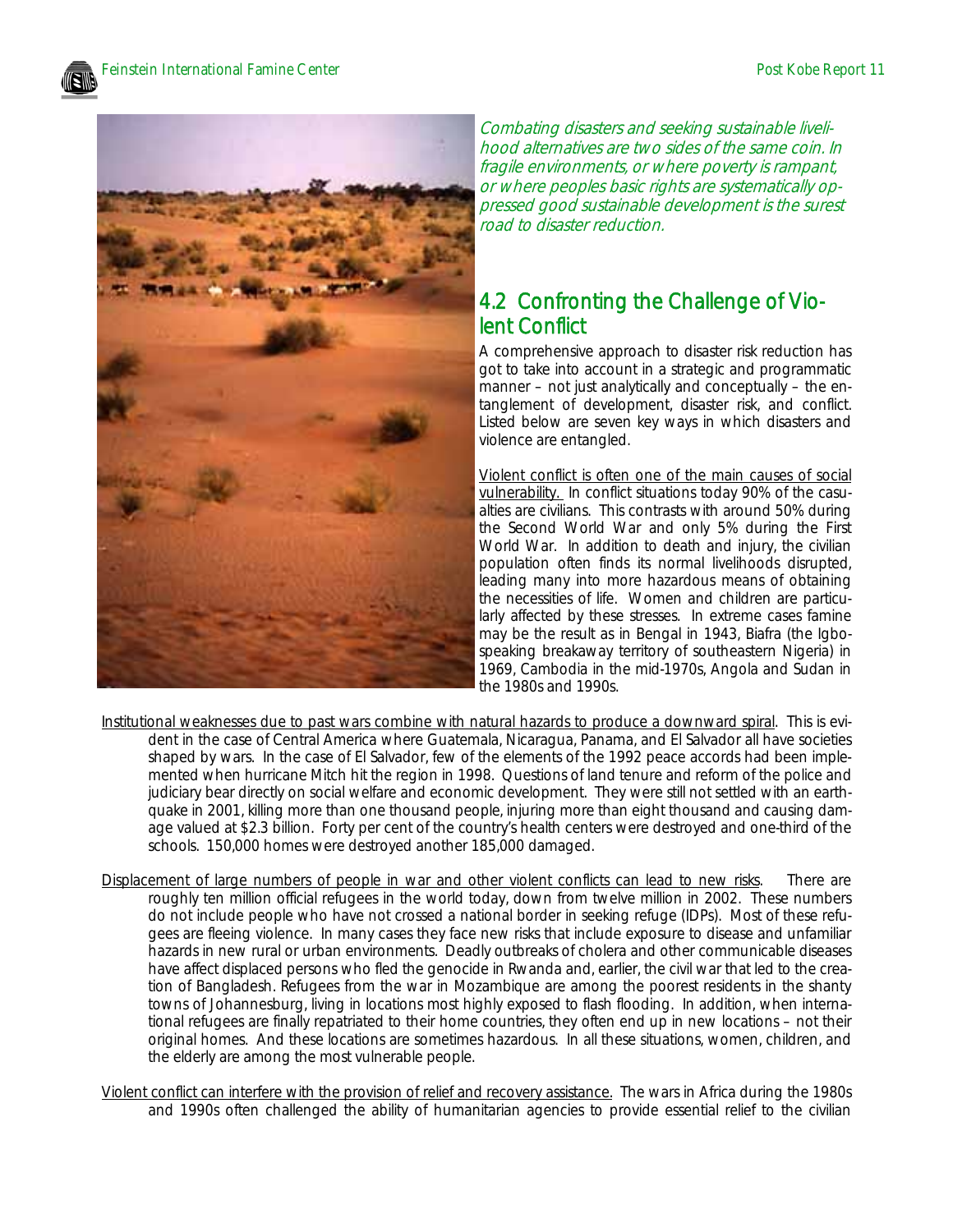population. In Sudan UNICEF was able to negotiate 'corridors of tranquility' during its so-called 'Operation Lifeline Sudan'; however, more commonly arrangements for relief and recovery assistance have been ad hoc, unreliable, and rapidly changing, as they have been more recently in Afghanistan and Iraq. Worse than this, there is some evidence from case studies, mostly in Africa so far, that middlemen and war lords actually profit from and wish to perpetuate a 'relief economy' in which they are able to trade relief goods they steal or divert for guns or use relief aid they come to acquire to 'buy' support among civilians.

- Application of existing knowledge for mitigation of risk from extreme natural events is often difficult or impossible during violent conflict. Over the past three decades, a very large knowledge bank has grown as regards preparedness, mitigation, warning, and response to natural and technological hazards. Flood and cyclone warning systems have improved. So also have early warning systems of food emergencies based partly on satellite surveillance of pasture and croplands and partly on field data routinely reporting market prices and the nutritional status of children. However, violent conflicts disrupt the communication necessary to make application of this knowledge effective. A long history of conflicts, as, for example, in southern Africa, leaves behind weak infrastructure and institutional arrangements. Such a history may have played a role in the breakdown in communications between authorities in Zimbabwe and Zambia who released water from dams on the Zambezi River that took Mozambicans downstream by surprise during the floods in 2000.
- Violent conflict often diverts national and international financial and human resources that could be used for mitigation of risk from extreme natural events. On the national scale there is no better example than Ethiopia. During its war with Eritrea during the 1990s, Ethiopia let its national famine early warning system deteriorate. Resources were used for war and not for such social investments as maintenance of the food monitoring system that had been put in place following the famines of the 1980s. This year the Ethiopian government was 'surprised' by a widespread food emergency that it should have been able to detect much earlier. On the international scale, donor attention has been so fixated on post-war Afghanistan and Iraq that little attention has been given to a fulminating combination of HIV/AIDS, flood, and drought in southern Africa, among other 'under-reported' humanitarian emergencies.
- Violent conflict often destroys infrastructure which may intensify natural hazards such as flooding, the effects of drought, or epidemic disease. Among the infrastructure targets in recent conflicts have been irrigation systems, dams, levees, roads, bridges, water treatment plants, refineries, pipelines, and electricity systems. Such destruction may rapidly erode public health and also throw large numbers of people into unemployment. Both these effects increase the population's vulnerability to future hazards.

Key Recommendation 4: In conflict affected countries, disaster reduction cannot be postponed until "normality" resumes. It has to become an integral part of peace-building and livelihood support for conflict affected populations. Donor nations and aid agencies investing in humanitarian action and rehabilitation in conflict zones should be encourage by the ISDR to better understand the hazard threats and opportunities for disaster reduction which can be affected by their programming.



Disaster reduction cannot wait for conflict to cease. Conflict resolution, development and disaster reduction must work hand in hand if a sustainable peace coupled with durable livelihood solutions is to be brought to many of today's protracted conflicts. Photo: Michael Wadleigh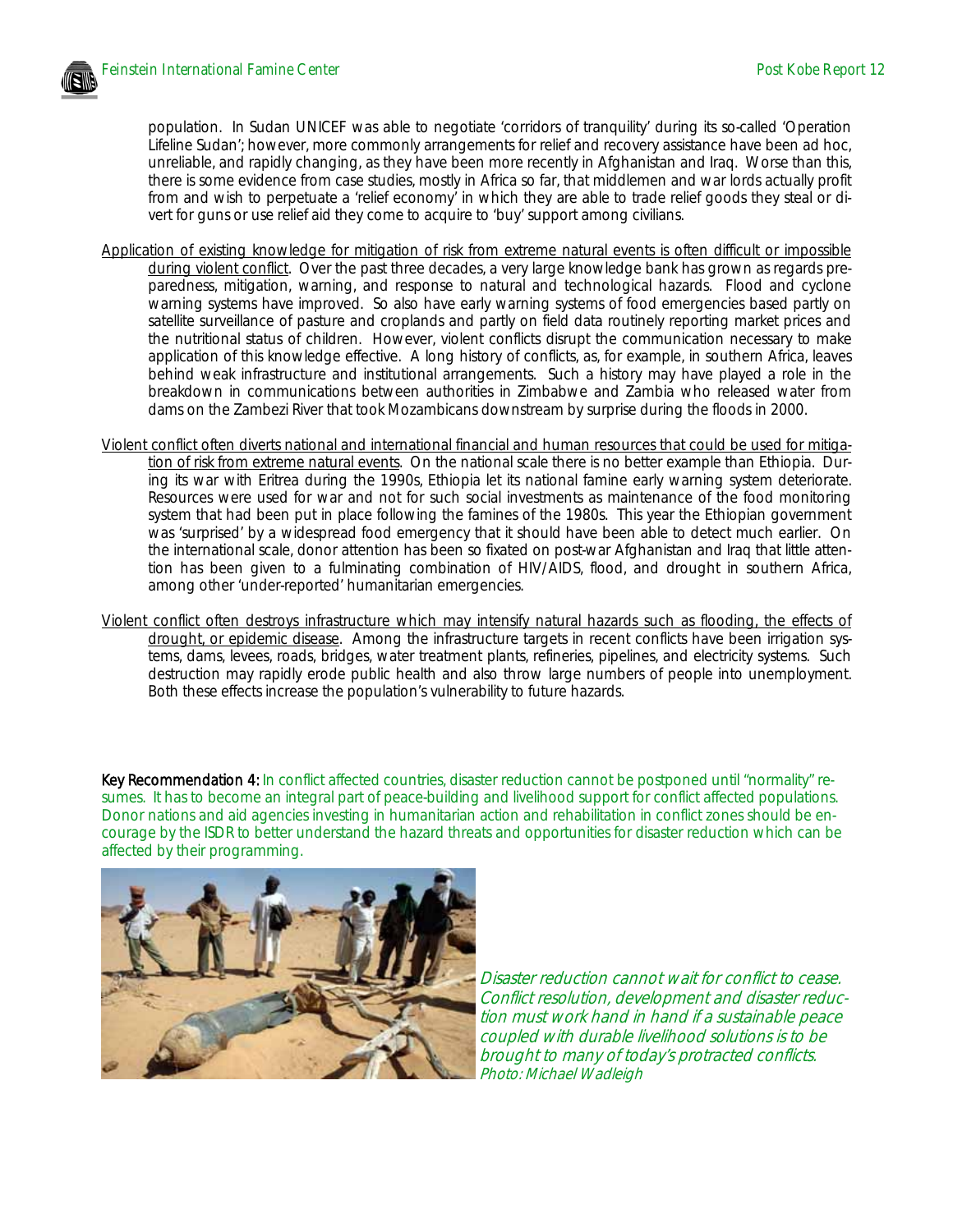

### 4.3 The International Organization of Disaster Reduction and Disaster Response

 "The challenges are to try and figure out how international organizations could organize themselves more efficiently, whether the current UN architecture is adequate and why disaster risk reduction has been neglected for such a long time." This from the first High Level Round Table.

#### National commitments to overseas development

Kofi Annan, opened his recent address on UN reform and development thus, "Five years into the new millennium, we have it in our power to pass on to our children a brighter inheritance than that bequeathed to any previous generation." States have the power, but will they use it for prosperity or for more narrowly sited national gains?

The interconnectedness of disaster mitigation is profoundly illustrated by the problems of rebuilding in Aceh today following the 2004 Tsunami. The rebuilding of houses and of the estimated 3,000 fishing boats destroyed is going to require an immense amount of timber. In an effort to save Aceh's rain forest, logging quotas were set in 2004, at a level that, if fully diverted to rebuilding could supply only enough timber for the boats, or the building of 1,000 barracks, a fraction of what will be needed to rebuild the entire province. 70% of Aceh's annual timber output is already cut illegally and indications are that the supply needed to rebuild is going to come largely from the same source. Thus issues of international trade, national governance and the use and abuse of military power, local needs and international conservation all impact upon the ability of the surviving citizens of Aceh to rebuild their lives.

In this environment aid financing, whilst small in volume compared with trade, can have a profound effect on people's lives, both as a lever for change and as a direct input. Whilst a hand full of industrialized nations, mostly Scandinavian, have met the UN target of 0 .7% GDP in overseas aid, most have not, and the spending power of total overseas aid has steadily gone down. Added to that, the use of aid has, in the eyes of many, gone desperately astray. The much respected Reality of Aid 2004 report, put it thus in its introduction.

The following messages came out of the Kobe Conference loud and clear:

- The risk that aid is being diverted from the overriding necessity of eliminating poverty for the many to the narrow end of promoting security for the few;
- The continued domination of global political and economic mechanisms by OECD countries;
- Less than five years after they were endorsed by world leaders, the Millennium Development Goals are off track.

This is the message coming from the community groups, national and international NGOs who work on a daily basis to address poverty and mal-governance. Nation states would do well to heed the message.

Key Recommendation 5: Rather than lobby solely for more international aid to flow to disaster reduction, states, community groups and agencies concerned with disaster reduction should renew their lobbying of developed states to meet the 0.7% GDP target for development aid. As nations meet to review the progress of the Millennium Development Goals in September 2005, they should do so within a broader discussion of overall commitments to development assistance and disaster risk reduction.

#### National Responsibilities for Social Protection

The nation state has prime responsibility for the protection of its citizens Exercising this responsibility is an essential part of sovereign duty. Disaster affected communities are well placed to understand the hazards they face but on their own they are often powerless to affect many of the institutions and policies that turn hazards into disasters.

In earthquake mitigation, the creation of appropriate and workable building codes and planning zone regulations is essential in the creation of a safe urban environment. This cannot be done on a piecemeal basis, community by community. It has to be tackled nationally. For instance, in the post-tsunami context, the competing interests of those who want to make economic use of coastal waters for shrimp farms and those who want to leave mangrove swamps in place to protect land against flooding cannot be decided solely on the basis of market forces. It needs the intervention of national policy, committed to future as well as present generations.

The challenge for nations is to craft long term policies which balance short term economic interests against the longer term good, and which balance the voice of those most affected by disaster against the often much louder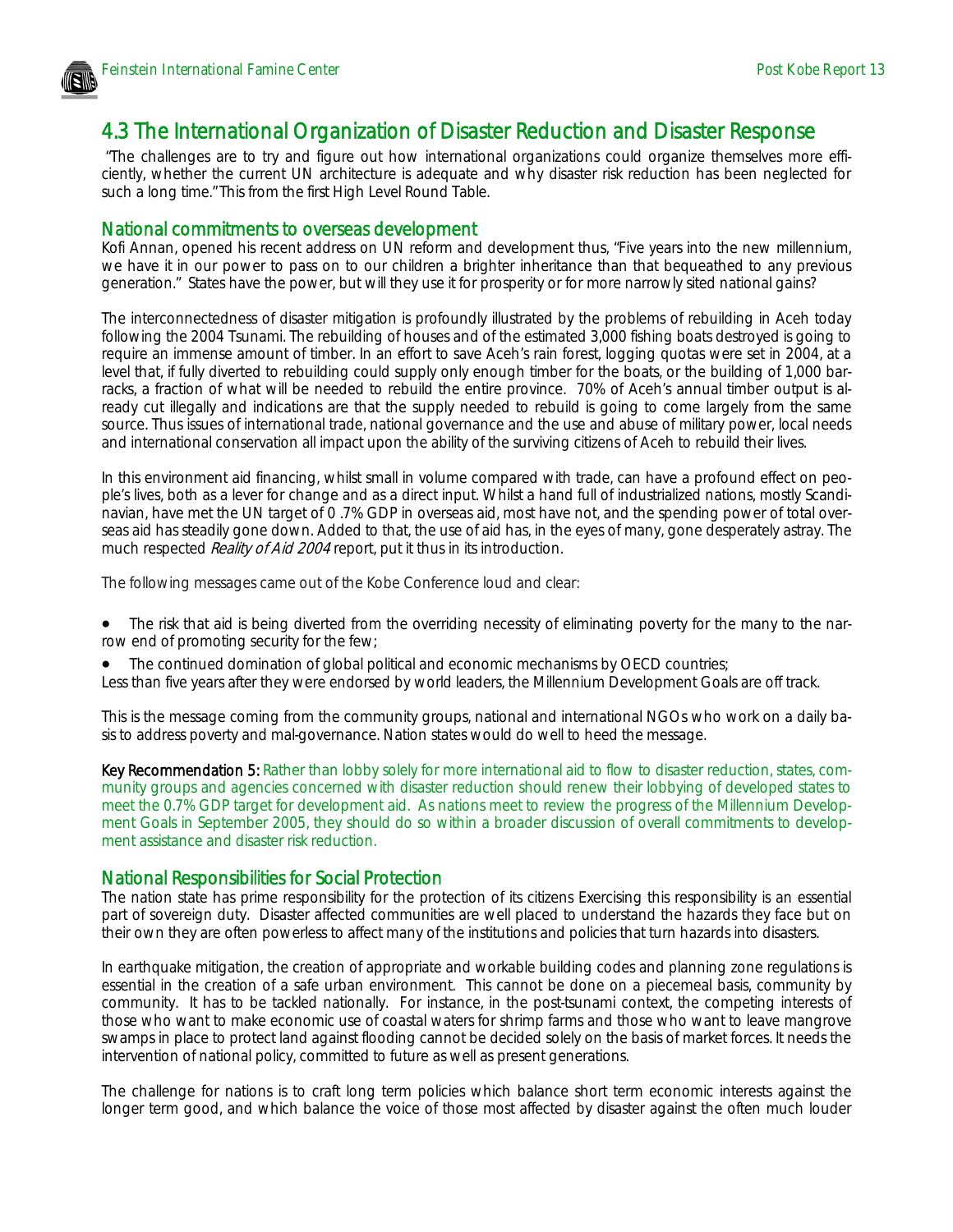

voice of those who exercise political and economic power.

Key recommendation 6: Civil society groups and disaster agencies should lobby at the national level for protection from disasters to be seen as a central duty of the state along side protection from violence and the defense of human rights. The consensus emerging from Kobe parallels the growing movement to build consensus around International Disaster Response Laws.

#### Issues of accountability and transparency

Disaster mitigation is also impacted by power and the misuse of power. Corruption is defined by Transparency International, one of the leading agencies trying to stem such abuses, as "the misuse of entrusted power for private benefit", it can also be described as representing non-compliance with the 'arm's-length' principle, under which no personal or family relationship should play any role in economic decision-making, be it by private economic agents or by government officials."

The misuse of power can be found in the ongoing environment in which disaster mitigation tries to gain a foothold, and in the effects that disaster and crisis have on opportunities for corruption. One must also consider the opportunities created by the aid efforts and also address accountability and opportunity for corruption within the aid agencies and the aid community.

The focus here is primarily in governance and so it is the environment into which mitigation plays that is of most concern. Transparency International's own Corruption Perceptions Index lists many disasters prone and conflict affected countries near the top of its list of corruption affected countries. This should not surprise us. The economies of disaster affected regions of the world, and particularly those caught up in conflict, exhibit many features which greatly increase the potential for corruption as defined above. They tend to be resource poor countries and countries in which disparities of wealth and power are enormous. Disasters often exacerbate existing disparities in wealth and power, thus increasing the likelihood of corruption.

In addition, most municipal and country authorities, faced with rehabilitating areas where the majority of the infrastructure is destroyed, err towards seeing it as a planning board that needs to be wiped cleaned and planned anew. Such plans inevitably ride rough shod over the needs and aspirations of surviving disasters victims, who are almost always drawn from the poorest and most excluded and marginalized sectors of the community and who have been further forced into marginalization by the disaster.

**Key recommendation 7:** Accountability and transparency of process are as important in disaster reduction as in any other major economic process. Nation states and disaster reduction agencies should expect to be held accountable for the process of disaster reduction, not just the final impact.



The mind set of disaster response agencies needs to change. They are in the same business as development agencies, need to hold themselves accountable to the same standards of professionalism and need to hold their governments accountable for the consequences of failing to meet internationally agreed targets for aid flows.

#### Photo: Peter Walker

### 4.4 Mainstreaming Gender Issues

The fact that women may experience disasters differently and in some cases suffer more has been accepted worldwide. However, we are still a long way from acknowledging and fully integrating women's skills, knowledge, networks, and capacities into efforts to prepare for, respond to, recover from, and to prevent disasters. Much of this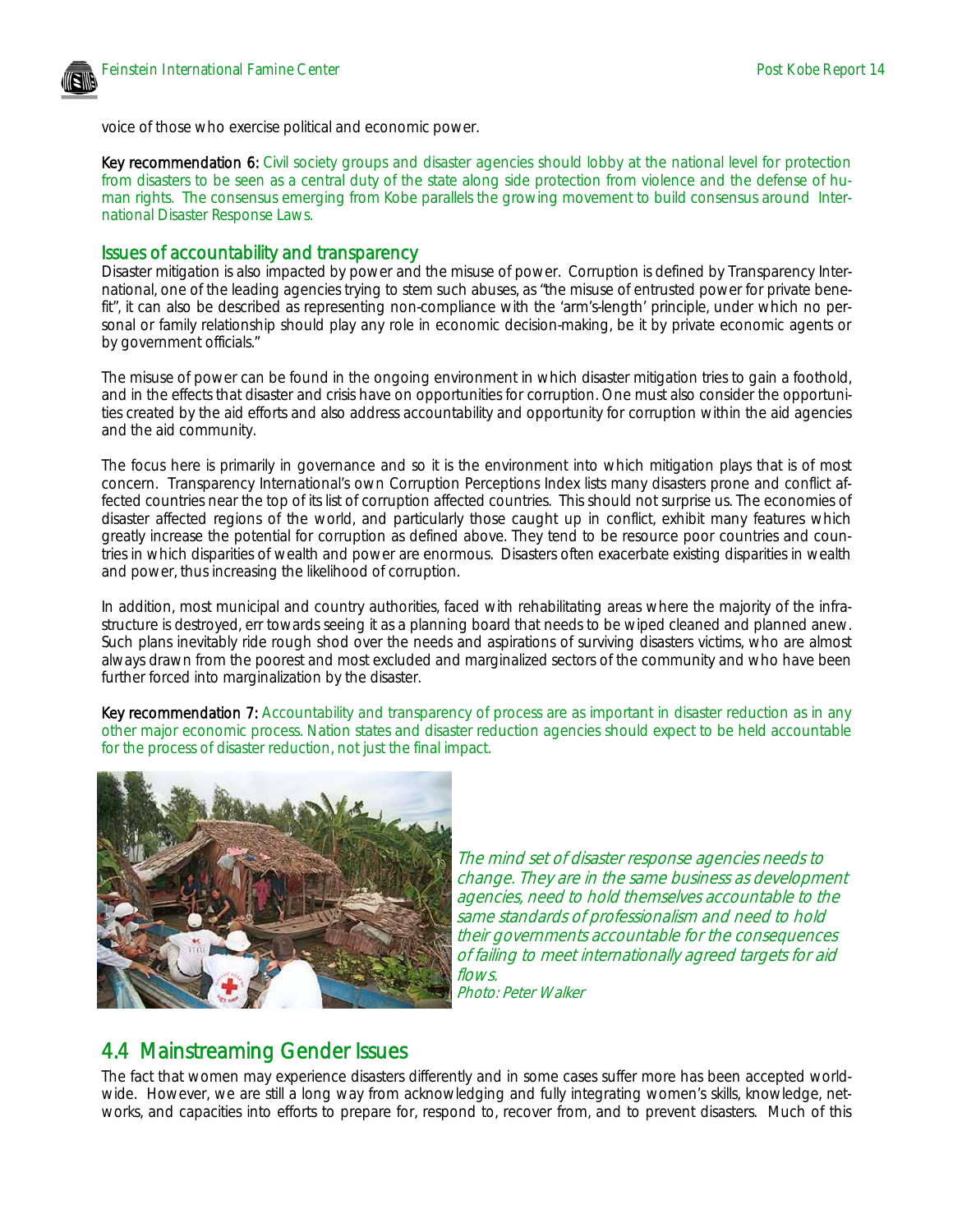

experience has been drawn together by the Gender and Disaster Network. Wherever we have touched earlier in this report on local civil society initiatives, local government actions, and innovations in strengthening livelihoods and community resilience, it is often because of the leadership of women and vigorous involvement of other women. Women should be neither invisible within disaster reduction initiatives, nor visible only as "victims" or "vulnerable," rather, they are competent people who can and should plan and lead.

Key recommendation 8: All national and international disaster reduction initiatives need to positively address their gender cognizance and ensure they are both sensitive to the needs of women in disaster and avail themselves of the leadership of women.



These women in Afghanistan are the very first trained nutrition workers of the Ministry of Health. Their skills, knowledge and determination is indispensable to the ministries mission to address malnutrition and the ravages of drought in the country. Photo: Annalies Borrel

### 4.5 Targets, Indicators, Time frame and Reporting

#### **Targets**

There are few specific targets in the Hyogo Framework of Action. Nevertheless several target-like statements were made in the Thematic Sessions, in the background papers prepared for each of the five clusters of thematic sessions, and in some of the High Level Round Tables. In many of the 50 panels that made up the 5 Thematic Sessions there were also specific targets suggested.. Unofficial targets included the following taken from the Thematic Session background papers.

#### 1. Political Commitment and Elevating Disaster Risk Reduction as a Policy Priority:

• All new and revised global agreements consider disaster and risk issues and make appropriate recommendations.

• Every country has planned national follow-up to the WSSD Plan of Implementation and every least developed country (LDC) has included disaster risk reduction in its National Adaptation Plan of Action on climate change. Every country and regional entity has adopted a policy and strategic plan for disaster risk management and has integrated disaster risk reduction explicitly into its other mainstream sectoral policies and programmes.

#### 2. Legal and Regulatory Frameworks:

• Every country has updated its disaster risk management legislation.

• Relevant codes and standards are updated and published accompanied by effective systems to ensure compliance.

The citizen's fundamental right to the highest possible standard of security and protection against hazards is incorporated into legal or constitutional frameworks.

#### 3. Institutional Frameworks and Structures:

• Every country has reviewed and updated its institutional framework for disaster risk reduction to incorporate all relevant stakeholders at all levels, with roles, responsibilities and resources clearly identified and allocated. Formal systems for monitoring and evaluating the effectiveness of official institutional arrangements are in place with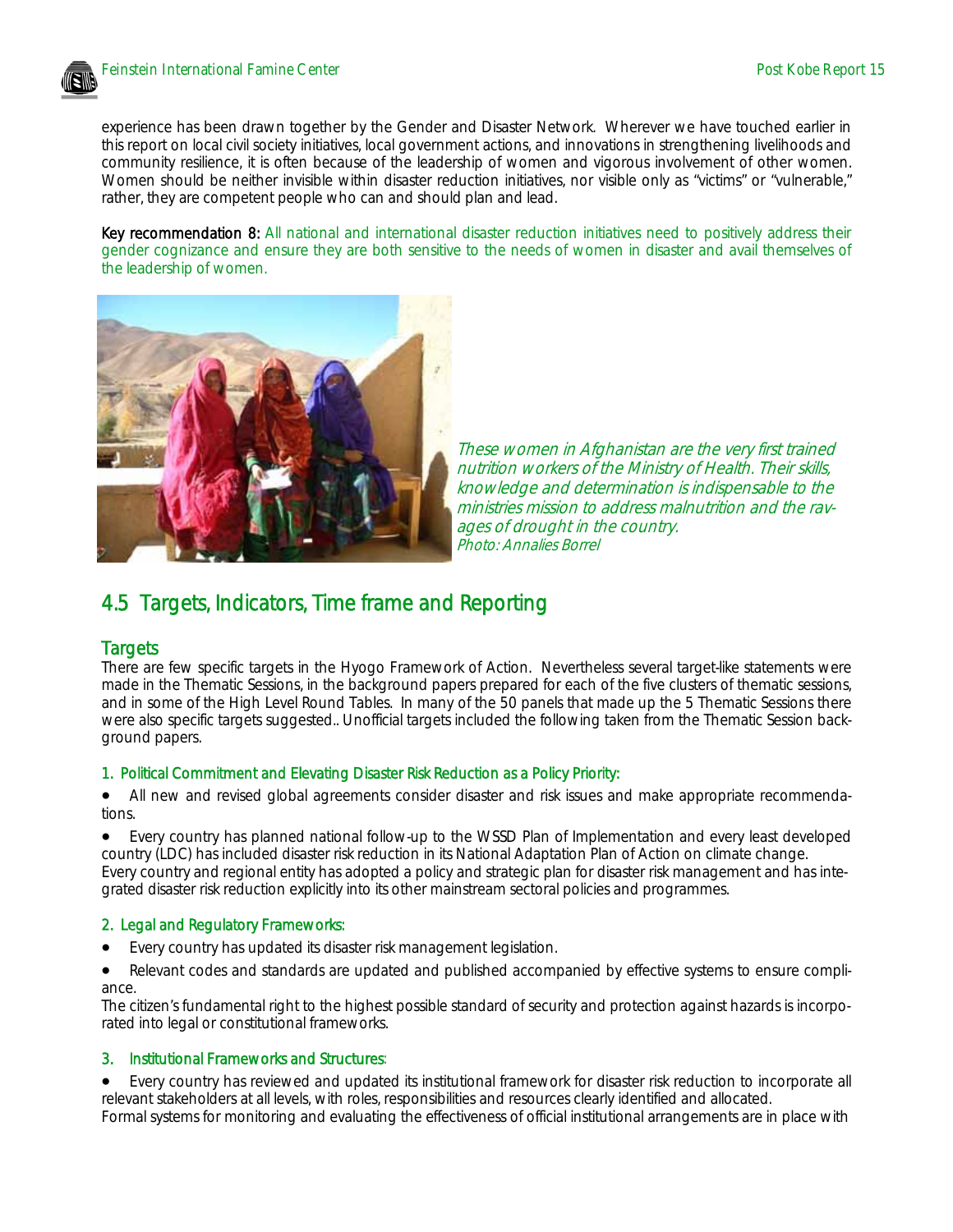

transparent procedures and findings that are made public on a regular basis.

#### 4. Multi-stakeholder Participation:

• The rights of all groups in society to participate in disaster risk reduction decision making, policy setting, planning and implementation are explicitly recognized in policy, legal and institutional provisions and the ways and means of such participation are defined.

• The right to information about hazards and risks and the effectiveness of measures taken to address them is set out in policy and law, and systems are in place to facilitate public access.

Every country has an independent, multi-stakeholder and multi-sectoral national platform for disaster risk reduction that is recognized and supported by government.

#### 5. Improving risk and vulnerability assessment as well as early warning by:

- Analysis and interlinking of existing structures and capacities.
- Enhancement of infrastructure to gather, store and exchange data.
- Development of methodologies and their exchange on an international level.
- Mobilization of additional finances, manpower, and technology.
- Institutional analysis with regard to hierarchical structures and responsibilities to act quickly and efficiently.
- Strengthening of the technical and policy basis for the design and implementation of people centered early warning systems.
- Improvement of institutional structures to ensure efficient risk assessment, monitoring, early warning, and unrestricted information flow.
- Education, training and awareness-raising at all levels (scientists, decision makers, local population).
- Partnerships to transfer knowledge and skills at both the institutional and individual levels.
- A permanent feedback of lessons learned, identified shortfalls and gaps into existing structures to improve the systems and the early warning chain
- Implementation of the International Early Warning Programme as called for at the EWC II, 2003.

#### 6. Protecting vital infrastructure by:

Ensuring that health facilities and schools are safe.

#### 7. Provide good governance that facilitates risk reduction:

- All countries should develop and incorporate risk management frameworks in their national legislation that encourage community involvement and enhancement of local government roles in the decision making process of disaster mitigation policies.
- All countries should develop guidelines as national references for implementing local risk management practices (including identification of hazards and vulnerabilities), particularly those that are community-based.
- All cities/villages/townships should incorporate consideration of disaster avoidance and preparedness in their urban and industrial master plans.
- All legislation and procedures related to environmental impact assessments of development projects should include measures taken to manage potential disasters and reduce related risks.
- All urban infrastructure should be designed and located from the perspective of low vulnerability to disasters, for example hospitals, water treatment plants, fuel storage depots, waste treatment facilities, emergency transport links and so on.
- All countries seek to incorporate disaster risk assessments in urban planning, development and management through codes, standards, guidelines, approval processes, and professional training.

#### 8. Improve effectiveness of disaster response by national and regional authorities agreeing to:

- Undertake a review of existing national legislative and policy frameworks pertaining to preparedness responsibilities and capabilities, by the end of 2006.
- Develop, or modify as appropriate, legislative and policy frameworks to help ensure a holistic and comprehensive approach to preparedness as part of a broader disaster risk management strategy, by the end of 2007.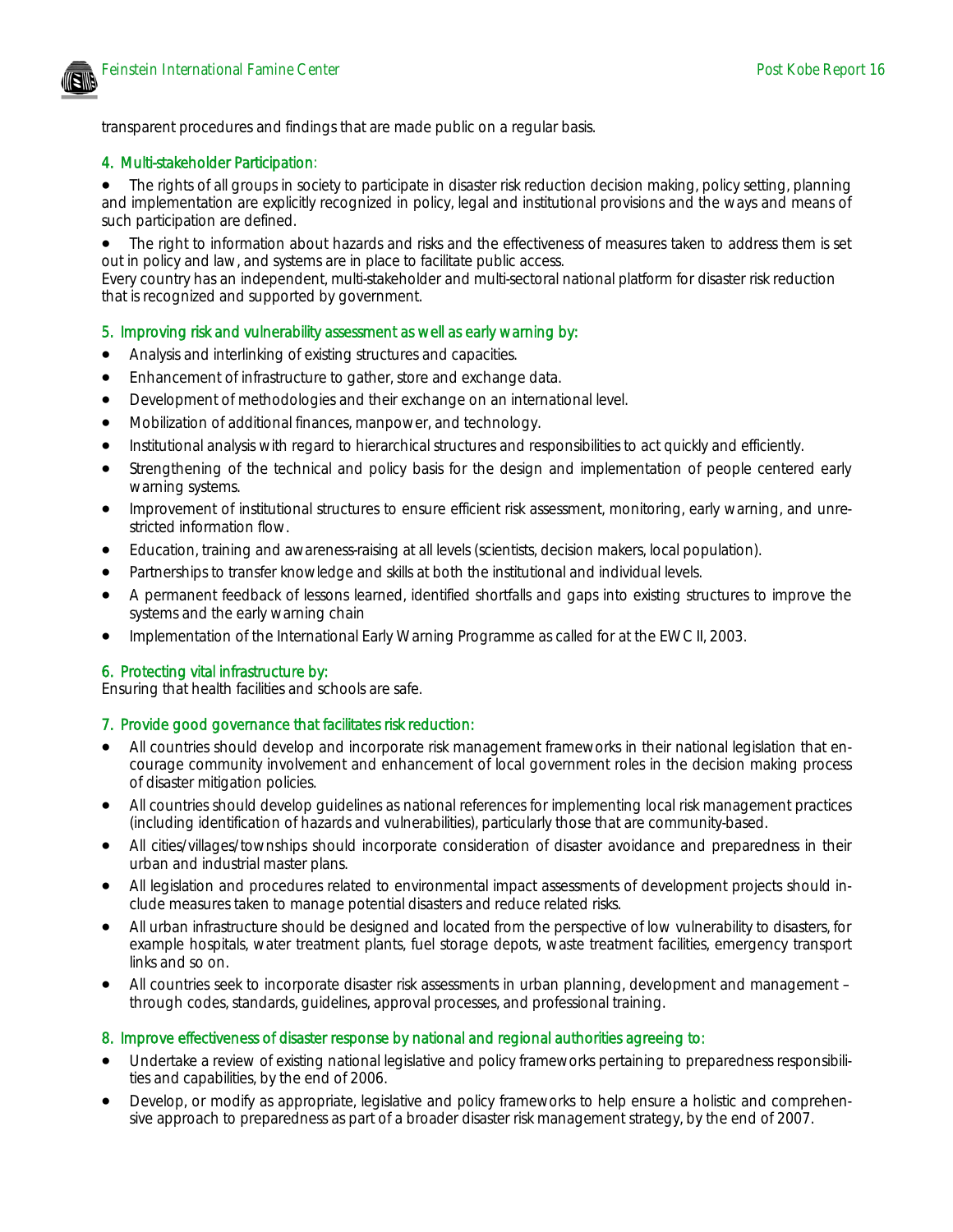

- Conduct a review of existing regional preparedness mechanisms, including their legislative, policy and operational frameworks, with a view to identifying best practices and potential common standards for wider dissemination and mainstreaming, by the end of 2006.
- Generate a programme of periodic reviews to assess progress and constraints in the realization of clearly established targets and relevance of stated objectives, by the end of 2008.

#### 9. Improve effectiveness of disaster response by the international community pursuing efforts to:

- Support and sustain commitments to the development of enhanced legislation and policy frameworks for preparedness capabilities and related activities by national and regional authorities in the context of expanded disaster risk management agendas.
- Enhance international coordination and collaboration between humanitarian and development organizations, at all levels of the international system, in the area of preparedness, with due consideration to existing mechanisms such as the IASC and the ISDR.
- Advocate for more systematic and stronger investment in preparedness and related disaster risk management activities, including improved transparency and accountability in the allocation and use of resources, as a critical element in the achievement of the Millennium Development Goals.
- Establish rigorous, commonly expected and inclusive post-disaster review audits, conducted in collaboration with all concerned authorities to identify lessons and areas which need to be strengthened, and to facilitate continued enhancement of preparedness systems.
- Continue to enhance UN system disaster preparedness capabilities including support to regional and national level entities.

Support innovative information sharing and related management capabilities while simultaneously strengthening the effectiveness of specialized preparedness entities such as the IASC Sub-Working Group on Contingency Planning and Preparedness.

Key recommendation 9: The ISDR secretariat should develop a methodology for setting targets, and accompanying generic targets, for nation states to adapt to their own particular situation.

#### **Indicators**

Many indicators were suggested in the course of Thematic Sessions of the WCDR.

#### SUGGESTED INDICATORS FROM THEMATIC CLUSTER : GOVERNANCE, INSTITUTIONAL AND POLICY FRAMEWORKS FOR RISK REDUCTION

- Multi-layer disaster risk management institutions, including policy frameworks, legal and regulatory frameworks, plans, structures and mechanisms in place in countries.
- National and regional platforms established that are multi-stakeholder, multi-sectoral and multi-level.
- Disaster risks are reduced over time together with the vulnerability of populations.

#### SUGGESTED INDICATORS FROM THEMATIC CLUSTER : KNOWLEDGE, INNOVATION AND EDUCATION TO BUILD A CULTURE OF SAFETY AND RESILIENCE

- Incorporation of disaster risk reduction into curricula at all levels of education.
- Incorporation of disaster research in the science policy.
- Initiatives undertaken in the grass-root levels incorporating indigenous and traditional knowledge bases.
- Civil society organizations conducting community education, training and capacity building activities.
- Development of communication strategy for disaster reduction.
- On-line and on-site disaster education curricula for practitioners and filed workers.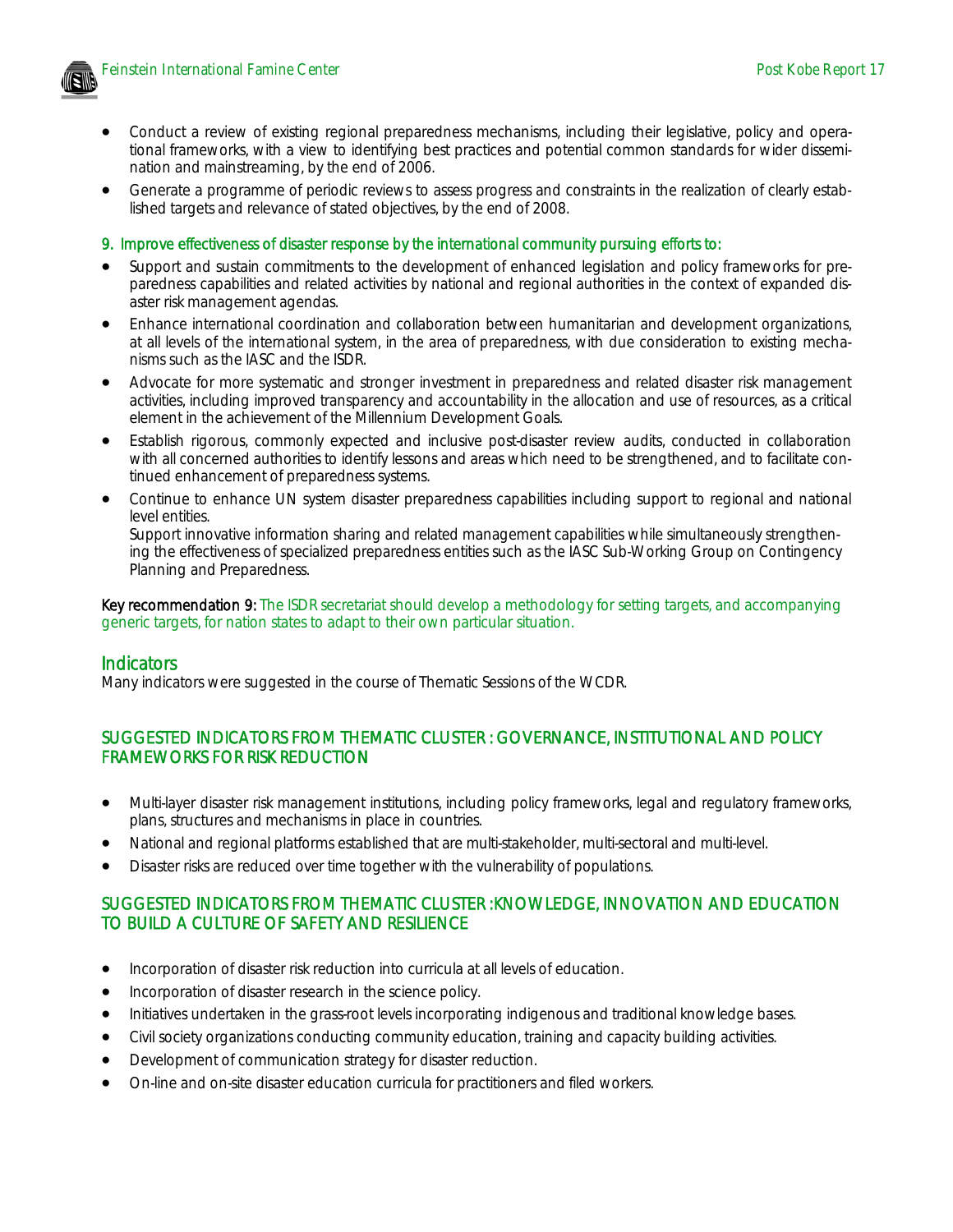

#### SUGGESTED INDICATORS FROM THEMATIC CLUSTER : REDUCINGTHE UNDERLYING RISK FACTORS

- The MDGs for health were emphasized as being the natural targets for community health.
- Development that can incorporate health factors that relate to disaster risk reduction.
- There was also a range of specific benchmarks suggested for building safety standards these included the expansion of building codes and their enforcement as well as land-use planning controls. Some of the targets suggested related to 2010, other to 2015, to synchronize with the MDGs and as far distant as 2020.
- Indicators were urgently needed to measure the effectiveness of disaster mitigation and preparedness to justify continued financial spending.

#### SUGGESTED INDICATORS FROM THEMATIC CLUSTER 5: PREPAREDNESS FOR EFFECTIVE RESPONSE

- The extent to which disaster preparedness is mainstreamed into different sectors, key services, and socioeconomic development processes will constitute a key indicator of success.
- The incidence and quality of collaborative and joint planning by relief and development entities on the formulation or strengthening of national and local level preparedness programmes.
- The nature and number of reviews, undertaken by governments and civil society actors, of existing legislative and policy frameworks in order to identify and initiate action needed to address weaknesses particularly in relation to roles, responsibilities, and capabilities concerned with disaster preparedness at the national and local level.
- Increased support, financial and technical, for scaling-up the disaster preparedness capabilities of communitylevel structures so that vulnerable groups are more resilient and are better able to influence, and interact with, national-level disaster risk management mechanisms.
- The organization of reviews to examine existing regional preparedness mechanisms, including their legislative, policy and operational frameworks, in order to identify best practices and potential common standards for subsequent dissemination, and mainstreaming as appropriate, within the regional context.
- Increased level of identifiable funding and annual budgetary allocations by disaster prone countries to strengthening preparedness at the local and national level.

#### Prior Benchmarking by ISDR & UNDP

In 2003 ISDR & UNDP proposed a framework for evaluating progress toward risk reduction that was enriched by an internet conference in which 300 experts and practitioners from all parts of the world participated. This elaborate and careful work should not be overlooked as steps are taken to implement the Hyogo Framework of Action in concrete terms.

Their framework is composed of thematic areas:

- Political commitment
- Institutional aspects
- Risk assessment
- Impact assessment
- Forecasting and early warning systems
- Information management and communication
- Education and training
- Public awareness
- Research
- Environmental and natural resource management
- Social and economic development practices
- Technical measures.

Thematic areas are broken down into components and characteristics. Criteria for choosing benchmarks for progress in developing each theme are also suggested, and were vigorously debated in the on-line discussion in 2003.

As an example, let us take the theme, "political commitment." This theme was broken down into three components: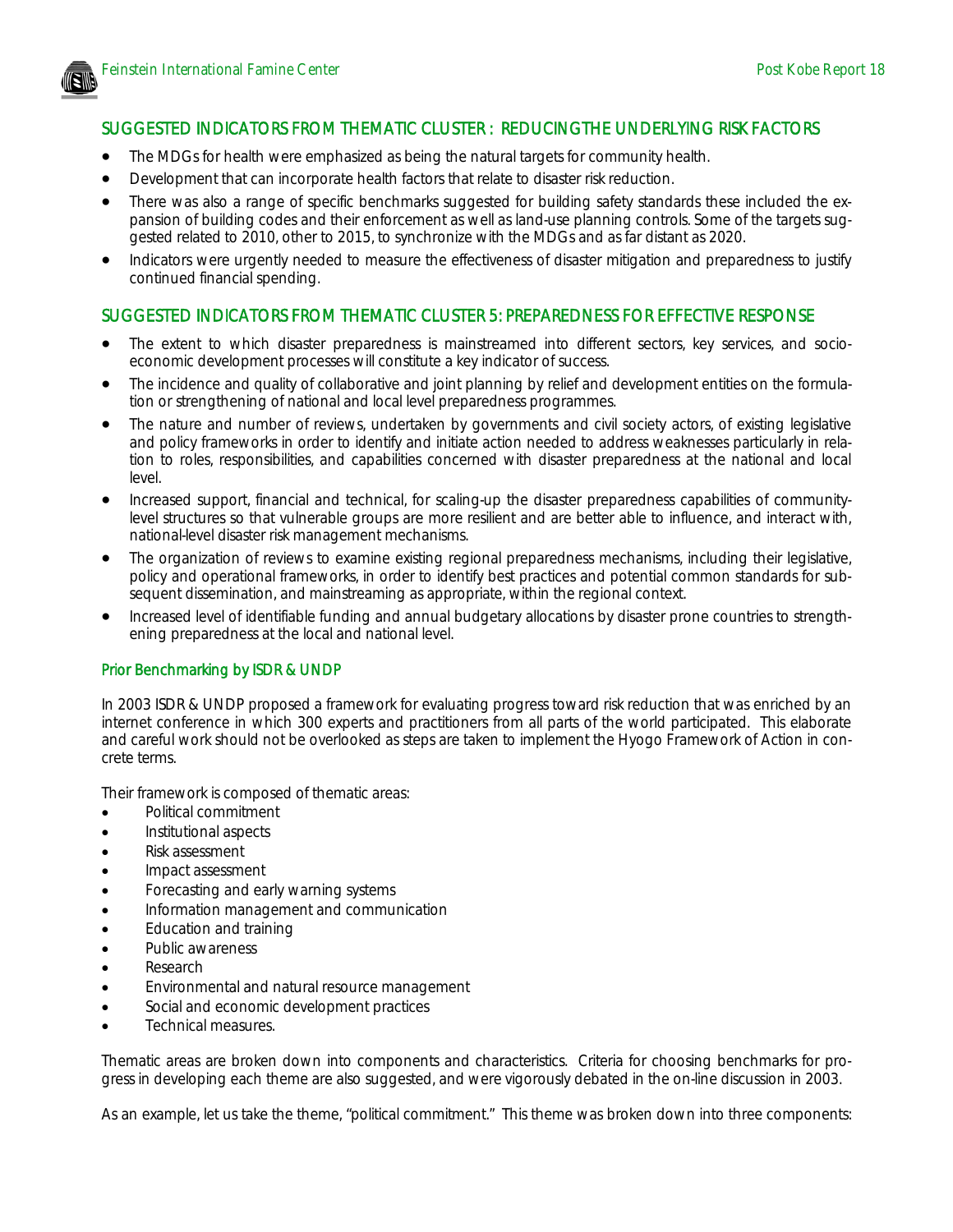

policy & planning, legislation, and resources. Each of these had characteristics. Taking "resources" as a very concrete example, this component is characterized as "resource mobilization and allocation: financial (innovative and alternative funding, taxes, incentives), human, technical, material [resources]." In other words, nations would naturally have to mobilize resources if they truly had "political commitment." Such mobilization could be benchmarked and monitored over time if, according to this early and tentative draft, by looking at: the percentage of budget allocation to risk reduction, the number of experienced staff dedicated to risk reduction and other administrative evidence.

**Key recommendation 10:** The ISDR Secretariat in collaboration with UNDP, building on the substantive work done in 2003, should elaborate a strategy for evaluating progress on risk reduction.

### 4.6 The Way Forward

Neither specific time frame for nations to report progress, nor any monitoring scheme was set out in the Hyogo Framework of Action. However, in a remark during the first High Level Round Table, it was suggested that "[t]he UN Conference in September 2005 will be an opportunity to see where we are regarding implementation and where risk reduction features on the international agenda." The reference here is to the Special Session of the General Assembly that will be assessing progress toward implementation of the Millennium Development Goals.

A month after the Kobe conference, at a meeting of U.N. agencies, donors, and other international organizations, the question of targets and the monitoring implementation of the Hyogo Framework of Action was re-visited. It now seems likely that the U.N. will propose to the annual meeting of its Economic and Social Committee (ECOSOC) templates for the kinds of specific risk reduction targets member nations should create. Then nations would have one year to formulate their own along these general lines and report back to ECOSOC in 2006. Accountability, then, may not have been totally bypassed by the Kobe meeting.

It is all too easy, as the excitement of the Kobe Conference wanes and the trauma of the Asian tsunami fades from international memory to revert to business as usual, but for present day victims of disaster, and future generations of victims, business as usual is not acceptable. The Hyogo Framework offers an opportunity to change the way disasters are viewed, to ensure that disaster reduction is seen as an integral part of the development process and thus part of the sovereign duty of nation states. The process of Kobe linked states to civil society and demonstrated that the synergy can work and can deliver. The challenge now is to keep that synergy alive and focused, and to build on the Kobe Consensus.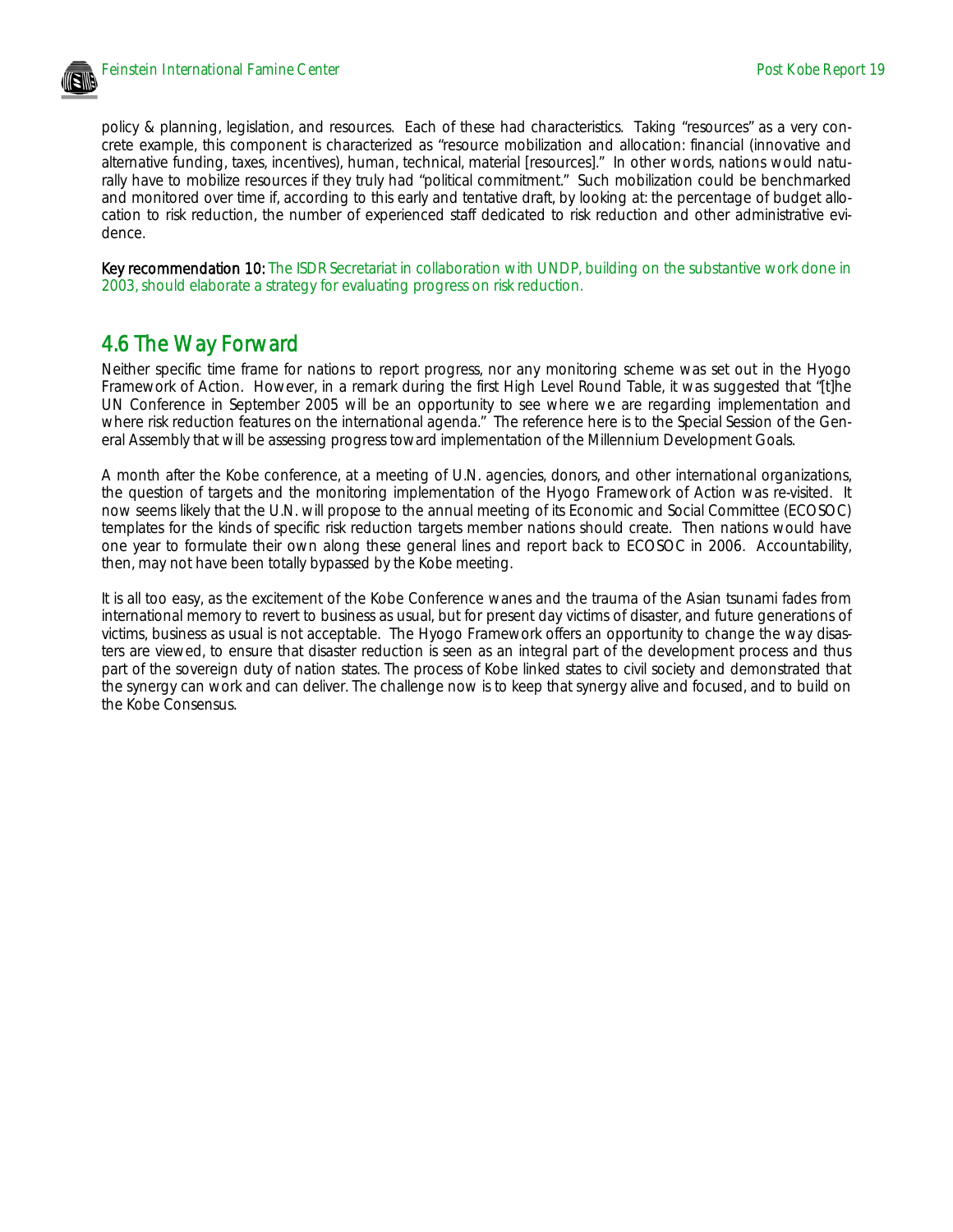

### End Notes

<sup>1</sup> Visiting Professor, Environmental Studies, Oberlin College & Research Fellow, Development Studies Institute, London School of Economics & Affiliate, Benfield Hazard Research Centre, University College London. bwisner@igc.org.

<sup>2</sup> Director, Alan Feinstein International Famine Center, Tufts University peter.walker@tufts.edu.

<sup>3</sup> See links to struggles in South Africa, Colombia, Argentina, Philippines, Indonesia, Australia, and the U.S. at International Consortium of Investigative Journalists, The Water Barons http://www.icij.org/water/; see also Trevor Ngwane, "Sparks in the Township." New Left Review 22, July-August 2003 http://www.newleftreview.com/ NLR25603.shtml.

<sup>4</sup> WHO, The Right to Water. Geneva: WHO, 2003 http://www.who.int/water\_sanitation\_health/rightowater/en/.

<sup>5</sup> See Disaster Diplomacy http://www.arct.cam.ac.uk/disasterdiplomacy/.

<sup>6</sup> Mike Davis, "Planet of Slums". *New Left Review* 26, Second Series (March/ April 2004), pp. 5-34 http:// www.newleftreview.net/NLR26001.shtml; see also Un-Habitat, The Challenge of the Slums: Global Report on Human Settlements 2003, London: Earthscan, 2003.

<sup>7</sup> Marc Reisner, *A Dangerous Place* (New York: Pantheon, 2003).<br><sup>8</sup> Kyde Murwire, Helen Wedsweed, Cethy Wetsen and Evericies 1

 Kuda Murwira, Helen Wedgwood, Cathy Watson and Everjoice J. Win, with Clare Tawney, *Beating Hunger: The Chivi Experience*. A Community-based Approach to Food Security in Zimbabwe. London: Intermediate Technology Publications, 2000. See also Vishaka Hidellage, "Public involvement in decision-making: Stories of encouragement from South Asia and challenges" 11 November 2004

http://www.itdg.org/?id=publicgood\_hidellage ;

"Poverty, technology and vulnerability" http://www.itdg.org/?id=reducing\_vulnerability ;

"Reducing vulnerability" http://www.itdg.org/?id=region\_southern\_africa\_reducing\_vulnerability.

<sup>9</sup> Developed on the basis of Robert Chambers' classic work, *Rural Development: Putting the last first* (London: Longman, 1983); see Somesh Kumar, *Methods for Community Participation: A complete quide for practitioners*. London: Intermediate Technology Publications, 2002.

<sup>10</sup> Numerous manuals and quides have been produced by members of the group, *La Red*, for use in Peru, Costa Rica, Bolivia, Guatemala, Mexico and elsewhere: see their web site http://www.desenredando . A group of women associated with the Gender and Disaster Network have produced a very good guide for work in the Caribbean, "Working with Women at Risk," http://online.northumbria.ac.uk/geography\_research/gdn/resources/Working% 20w%20Women%20English%20.pdf ; also see a review of participatory vulnerability and capacity assessment tools in Ben Wisner et al., At Risk, 2<sup>nd</sup> Edition, op. cit., pp. 333-342.

<sup>11</sup> Livelihood based, participatory methods have also been widely used in Asia by groups such as the Disaster Mitigation Institute (http://www.southasiadisasters.net/) and SEEDS (http://www.seedsindia.org/default1.htm), both in India, by ITDG http://www.itdg.org/?id=region\_south\_asia ) in Sri Lanka and the Rural Development Policy Institute in Pakistan (see Madhavi Ariyabandu and Amiad Bhatti, *Livelihood Centered Approach to Disaster Management: A* Policy Framework for South Asia. Colombo & Islamabad: ITDG South Asia and RDPI, 2005), and by a number of groups in Philippines affiliated with the Center for Disaster Preparedness in Manila (see A. Heijmans and L. Victoria, Citizen-based and Development-oriented Disaster Response. Quezon City, Philippines: Center for Disaster Preparedness, 2001); while throughout the Pacific the participatory methods developed by Emergency Management Australia have been influential. Some of the institutions involved in the Asian Disaster Reduction & Response Network (http://html.adrc.or.jp/dbs/new/index.asp ) have begun to use these methods, and external NGOs active in Asia such as Action Aid (http://www.actionaid.org/ ) and Tearfund (http://www.tearfund.org/ ) do so at project level. A network similar to La Red for South Asia exists under the name *Duryog Nivaran* (http://www.duryognivaran.org/ indexnew.php ), which promotes participatory approaches.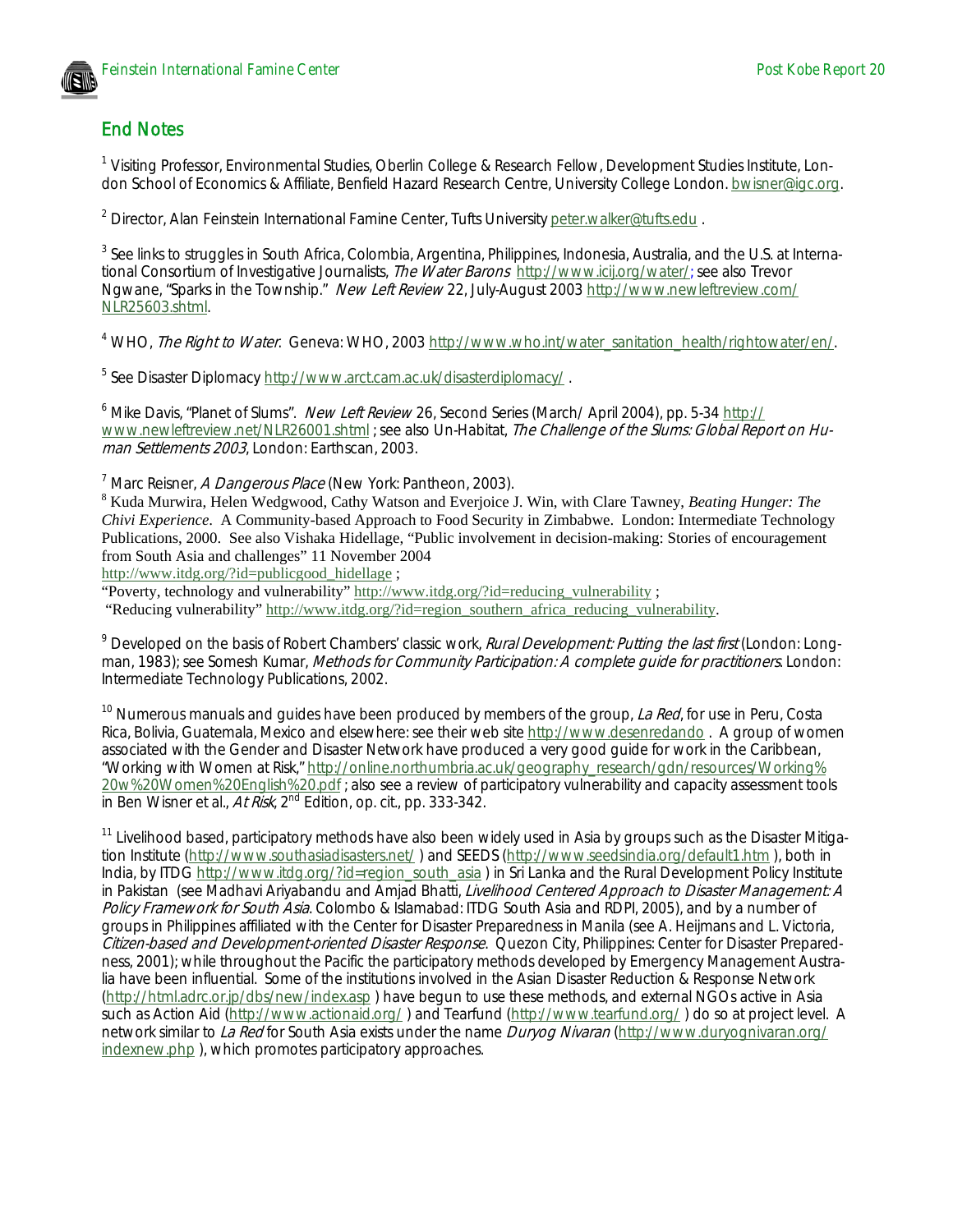

<sup>12</sup> A southern African network similar to *La Red* exists, based in Cape Town, called *Peri Peri* (http:// www.egs.uct.ac.za/dimp/ ). It has developed manuals for citizen based VCA (see A. von Kotze and A. Holloway, Reducing Risk. Durban: IFRCS & Adult/ Community Education, University of Natal, 1998; ibid., Living with Drought. Cape Town and London: David Philip Publishers & Intermediate Technology Publications, 1999).

<sup>13</sup> Ben Wisner et al.,  $At Risk$ .  $2<sup>nd</sup>$  Edition, op. cit., pp. 253-256.

<sup>14</sup> Alex de Waal and Alan Whiteside, "'New Variant Famine': AIDS and Food Crisis in Southern Africa." The Lancet 362 (11 Oct 2003), pp. 1234-37. http://www.earthinstitute.columbia.edu/cgsd/documents/ de\_waal\_lancetarticle.pdf.

<sup>15</sup> Jesse Ribot and Phil Rene Oyono, "Resisting Democratic Decentralization in Africa: State and Elite Strategies for Holding onto Power." In Ben Wisner, Camilla Toulmin, and Rutendo Chitiga, eds., *Toward a New Map of Africa.* London: Earthscan, 2005.

<sup>16</sup> Jesse Ribot and Anne Larson, eds., *Democratic Decentralization through a Natural Resource Lens.* London: Routledge, 2005.

<sup>17</sup> Alice Brenes, "Local Risk Management within the Framework of Development Processes: the case of Barranca and Chacarita, Costa Rica (Proyecto Alforja)." In Allan Lavell, ed. and trans., Local Risk Management: Ideas and Notions relating to Concepts and Practice. Regional Programme for Risk Management in Central America. Guatemala City: UNDP & CEPREDENAC, 2003, pp. 72-76, http://www.undp.org/bcpr/disred/documents/publications/regions/ america/gestion\_riesgo\_english.pdf with additional commentary by Alice Brenes.

<sup>18</sup> The "Statement of Latin American Civil Society Groups to the WCDR," signed by more than 100 organizations, recommends "the incorporation of risk reduction of local, regional or global plans and strategies for environmental management, particularly in the management of hydraulic basins, as a way of helping to prevent disasters associated with droughts and floods" (p. 2; see Annex V.

<sup>19</sup> Akin L. Mabogunje, "Institutional Radicalization, the State, and the Development Process in Africa." *Proceedings of* the National Academy of Sciences, 97, 25 (December 5, 2000): 14007-14014 http://www.pnas.org/cgi/content/ full/97/25/14007 .

<sup>20</sup> Akin L. Mabogunje and Robert W. Kates, "Sustainable Development in Ijebu-Ode, Nigeria: The Role of Social Capital, Participation, and Science and Technology." CID Working Paper No. 102, January 2004. Cambridge, MA, U.S.A.: Harvard University, Sustainable Development Program, Center for International Development http:// www2.cid.harvard.edu/cidwp/102.pdf .

<sup>21</sup> Joanne Beall, Urban Governance: Why Gender Matters, UNDP, Sustainable Development Network, March 1996 http://www.gdrc.org/u-gov/doc-whygendermatters.html.

<sup>22</sup> B. Wisner, I. Kelman, T. Monk, D.Alexander, A.M.Dixit, D. Benouar, O. D. Cardona, R.C. Kandel, and M. Petal, "Falling through the Cracks: School Seismic Safety." In: C. Rodrigue and E. Rovai, eds., *Earthquakes*. Routledge Hazards and Disasters Series. London: Routledge online.northumbria.ac.uk/geography\_research/radix/resources/school-seismicsafety-august2004.doc.

<sup>23</sup> For example, see OECD, Keeping Schools Safe in Earthquakes. Paris: OECD, 2004 http://www.oecd.org/ document/36/0,2340,fr\_2649<sup>-</sup>33723\_33630308\_1\_1\_1,00.html .

<sup>24</sup> The Millennium Project, "10 Key Recommendations" http://www.unmillenniumproject.org/facts/facts02.htm (accessed 22 April 2005).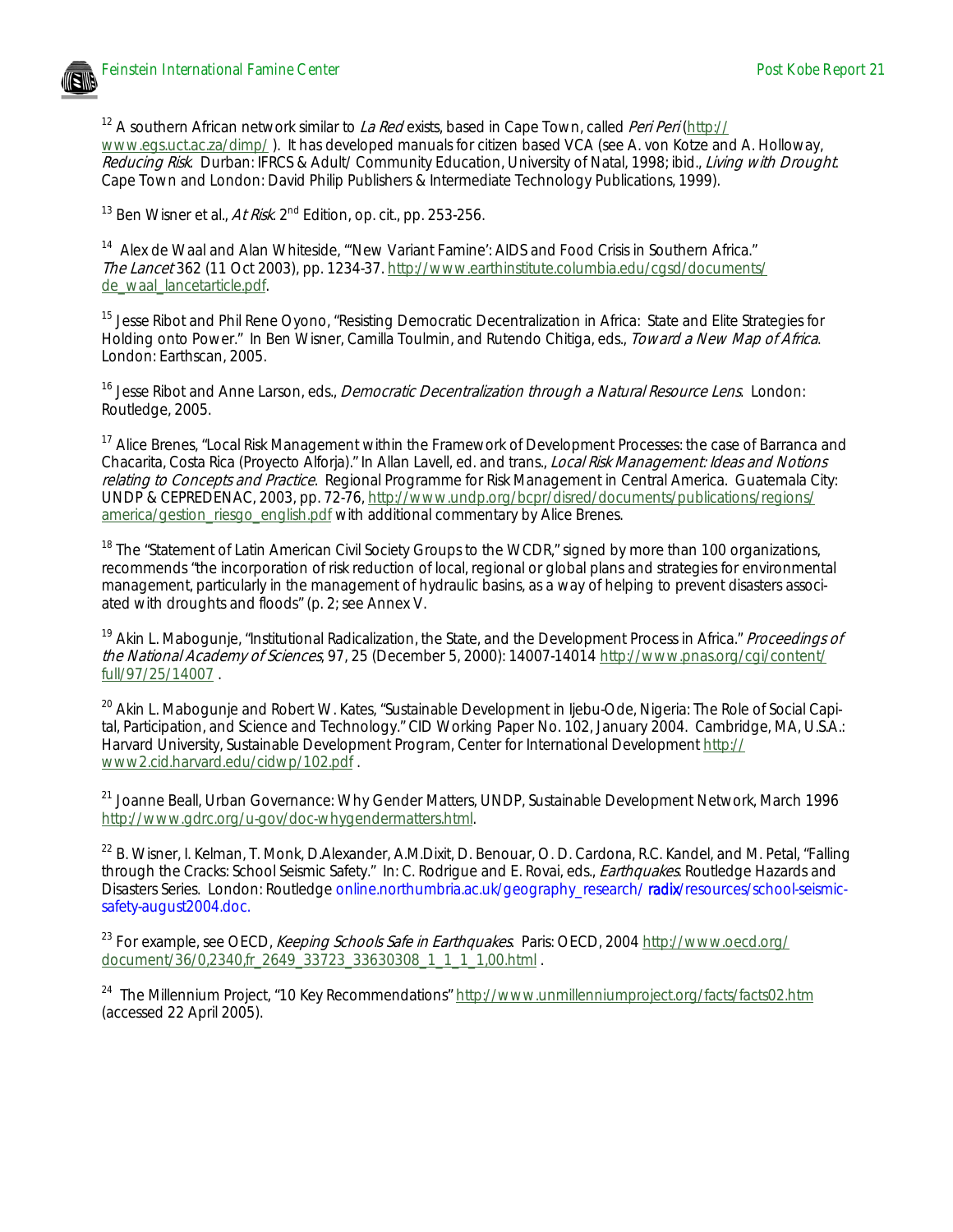

<sup>25</sup> Paraphrase of his remarks in the ISDR summary of HLRT 3 http://www.unisdr.org/wcdr/thematic-sessions/hlrtreports/high-level-round-table-3.pdf .

<sup>26</sup> Data from United Nations, Urban Agglomerations 2001. New York: United Nations Population Division, Department of Economic and Social Affairs, 2002, reference and table courtesy of Dr. Jeannette Fernandez, National Technical University, Quito and Pacific Disaster Center, Hawaii.

<sup>27</sup> This section was originally drafted as a part of Geoff O'Brien, Phil O'Keefe, Joanne Rose, and Ben Wisner, "Climate Change and Disaster Management." Submitted to a theme issue of *Disasters*, Thea Hilhorst and Madeleen Helmer, eds., forthcoming.

<sup>28</sup> Put 2002 OAS Caribbean here.

<sup>29</sup> ISDR, *Living with Risk: A Global Review of Disaster Reduction Initiatives*. Preliminary Edition. Geneva: ISDR, 2002, p. 24.

<sup>30</sup> Frank Sperling, and F. Skekely, "Disaster Risk Management in a Changing Climate" http://www.unisdr.org/wcdr/ thematic-sessions/presentations/session1-7/varg1.pdf ; see also the Vulnerability and Adaptation Research Group (VARG) and Frank Sperling, (ed.), Poverty and Climate Change: Reducing the Vulnerability of the Poor through Adaptation. Inter-agency report by the African Development Bank (AfDB), Asian Development Bank (ADB), Department for International Development (DFID, UK), Federal Ministry for Economic Cooperation and Development (BMZ, Germany), Ministry of Foreign Affairs - Development Cooperation (DGIS, The Netherlands), Organisation for Economic Cooperation and Development (OECD), United Nations Development Programme (UNDP), United Nations Environment Program (UNEP), and the World Bank, 2003 http://www.climatevarg.org/essd/env/ varg.nsf/42ec25f6537f5eff85256dab0048d8e9/b603b3c185bee77485256dab0059aca8/\$FILE/Poverty%20and% 20Climate%20Change-Part%201.pdf (Part I) & http://www.climatevarg.org/essd/env/ varg.nsf/42ec25f6537f5eff85256dab0048d8e9/b603b3c185bee77485256dab0059aca8/\$FILE/ \_1a1nncpbiehsi0obecgg46r39dlgn8p908dk62rj7ckg2q82gc5p78sp068j36\_.pdf (Parts II & III).

<sup>31</sup> UKCIP, *Climate Change Scenarios for the United Kingdom. Summary Report*, London: Defra, 1998 http:// www.ukcip.org.uk/ .

<sup>32</sup> NHS (National Health Service), *Heatwave Plan for England: Protecting Health and Reducing Harm from Extreme* Heat and Heatwaves. London: HMSO, 2004 & UK Health Impacts of Climate Change, 2004 http:// www.tyndall.ac.uk/publications/pn232.pdf .

<sup>33</sup> For example, TERI, *India Specific Impacts of Climate Change* http://www.teriin.org/climate/impacts.htm ; OECD, Development and Climate Change in Tanzania: Focus on Mount Kilimanjaro, 2003 http://www.oecd.org/ dataoecd/47/0/21058838.pdf ; FAO, Costa Rica: Frente al cambio climático, 2003 http://www.fao.org/documents/ show\_cdr.asp?url\_file=/DOCREP/006/AD439S/AD439S00.HTM .

<sup>34</sup> UK Meteorology Office, Avoiding Dangerous Climate Change. London: Met Office, 2005 http:// www.metoffice.com/research/hadleycentre/pubs/brochures/2005/CLIMATE\_CHANGE\_JOURNAL\_150.pdf .

<sup>35</sup> J. Magrath, H. Reid, A. Simms, (2004) *Up in Smoke? Threats from, and responses to, the impact of global warming* on human development. London: IIED, NEF, and the Working Group on Climate Change and Development, 2004.

<sup>36</sup> Ben Wisner, "Risk and the Neo-liberal State: Why Post-Mitch Lessons Didn't Reduce El Salvador's Earthquake Losses." Disasters 25, 3 (2001), pp. 251-268.

<sup>37</sup> United Nations, "Global number of refugees dropped 14 per cent in 2002." 20 June 2003 http://www.hrea.org/ lists/refugee-rights/markup/msg00346.html .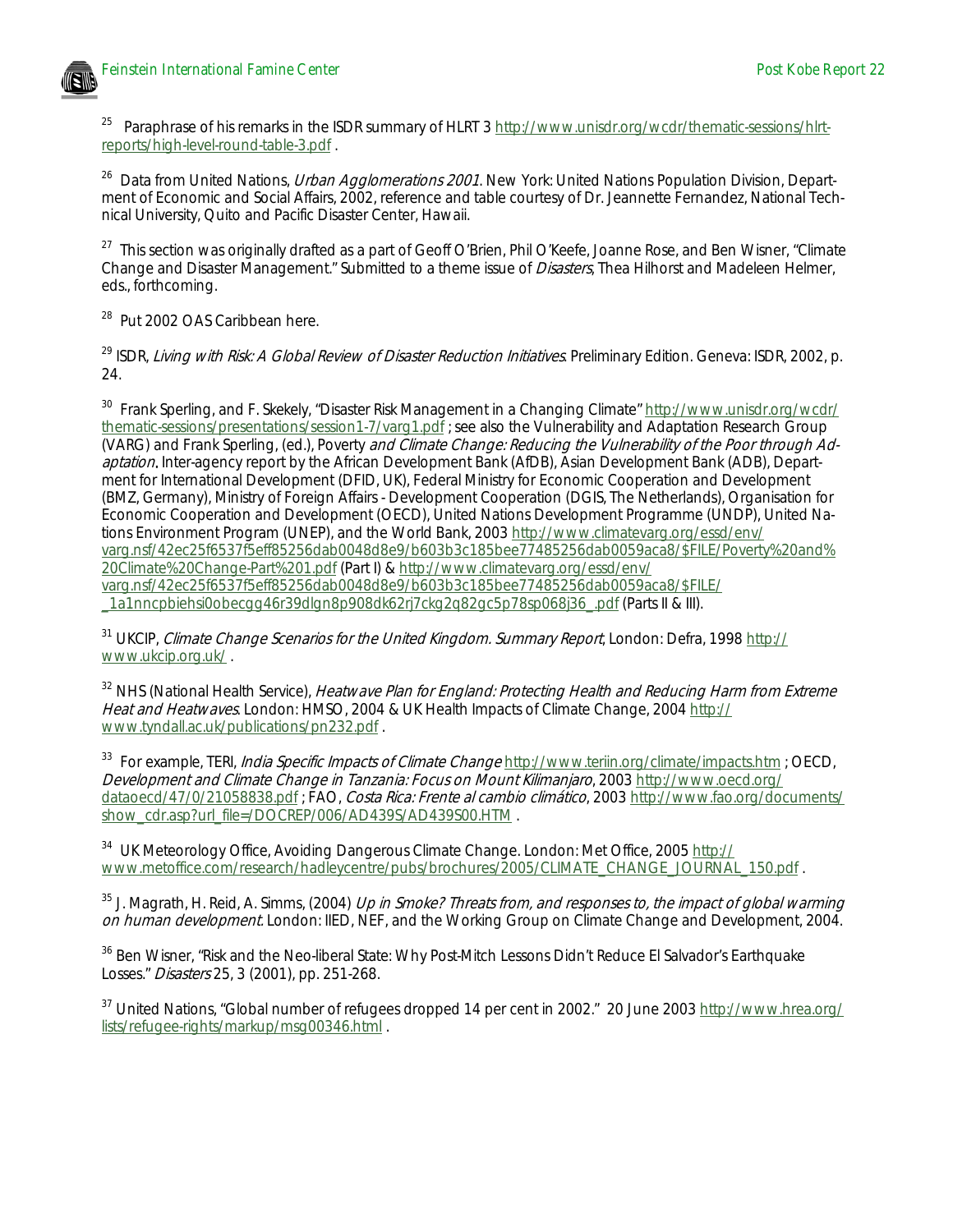

 $38$  Mary F. Diaz, "Refugee Women: Overcoming the Odds." In: K. Cahill, ed., *op. cit.*, pp. 49-59; Raymond E. Wiest, Jane S.P. Mocellin, and D. Thandiwe Motsisi, *The Needs of Women in Disasters and Emergencies*. Winnipeg, Manitoba, Canada: Disaster Research Institute, University of Manitoba, 20 June 1994 http://online.northumbria.ac.uk/ geography\_research/gdn/resources/women-in-disaster-emergency.pdf ; Meredeth Turshen and Clotilde Twagiramariya, ed., *What Women Do in Wartime: Gender and Conflict in Africa.* London: Zed Press, 1998; B. Walker. Women and Emergencies. Oxford: Oxfam, 1994; Caroline Moser and Fiona Clark, eds., Victims, Perpetrators or Actors? Gender, Armed conflict and Political Violence. London: Zed Books, 2001.

<sup>39</sup> Larry Minear. Operation Lifeline Sudan. Trenton, NJ: Red Sea Press, 1991.

<sup>40</sup> David Keen. *The Benefits of Famine: A Political Economy of Famine and Relief in Southwestern Sudan 1983–* 1989. Princeton, NJ: Princeton University Press, 1994; Mark Duffield. Reprising Durable Disorder: Network War and the Securitization of Aid. In: B. Hettne and B. Oden, eds., Global Governance in the 21st Century: Alternative Perspectives on World Order, pp. 75-105. Stockholm: Expert Group on Development Initiatives (EGDI), Swedish Ministry for Foreign Affairs, 2002.

<sup>41</sup> J. Zschau and A. Kueppers, eds. *Early Warning Systems for Natural Disaster Reduction*. Berlin: Springer Verlag, 2002.

<sup>42</sup> USAID. Famine Early Warning System http://www.fews.org/; Margaret Buchanan-Smith. What is a Famine Early Warning System? Can it Prevent Famine?http://www.esig.ucar.edu/ijas/ijasno2/smith.html.

<sup>43</sup> Frances Christie and Joe Hanlon. *Mozambique and the Great Flood of 2000*. London, Oxford and Bloomington: The International African Institute, James Currey and Indiana University Press, 2001.

44 The same diversion of resources because of investments in the military also has been observed in Ethiopia's opponent, Eritrea, by Arthur H. Westing, 'Conflict Versus Cooperation in a Regional Setting: Lessons from Eritrea'. M. Suliman, ed., Ecology, Politics & Violent Conflicts, pp. 286-290. London: Development and Peace Foundation/ Institute for African Alternatives/ Zed Books, 1999.

<sup>45</sup> Rory Carroll, '40 million starving "as world watches Iraq." Guardian Unlimited, 9 April 2003 http:// www.guardian.co.uk/Print/0,3858,4644012,00.html .

46 Taken from ISDR summary of HLRT 1 http://www.unisdr.org/wcdr/thematic-sessions/hlrt-reports/high-levelround-table-1.pdf ,

<sup>47</sup> Kofi Annan, In larger freedom: towards development, security and human rights for all. Report of the Secretary-General to the UN General Assembly March 21<sup>st</sup> 2005. New York: United Nations, March 2005 http://www.un.org/ largerfreedom/contents.htm

<sup>48</sup> Green economics, "A preliminary assessment of timber requirements for Ache's reconstruction, and its implications," January, 2005 http://www.greenomics.org/docs/report\_gi\_wwf\_english.pdf

<sup>49</sup> IBON Foundation/ Reality of Aid, The *Reality of Aid 2004*. An independent review of poverty reduction and development assistance. Manila, Philippines: IBON Foundation http://www.realityofaid.org/roa2004/2004report.htm

<sup>50</sup> Transparency International, "The Costs of Corruption." Global Corruption Report 2005. Special focus on corruption in construction and post-conflict reconstruction. Berlin: Transparency International, 2005 http:// www.globalcorruptionreport.org/gcr2005/download/english/costs\_of\_%20corruption.pdf .

51 International Disaster Response Law. www.ifrc.org/what/disasters/idrl Accessed 23rd April

<sup>52</sup> Transparency International. "The Anatomy of Corruption." (Chapter 2) TI Source Book 2000, p. 1. Berlin: Transparency International, 2000 http://www.transparency.org/sourcebook/index.html .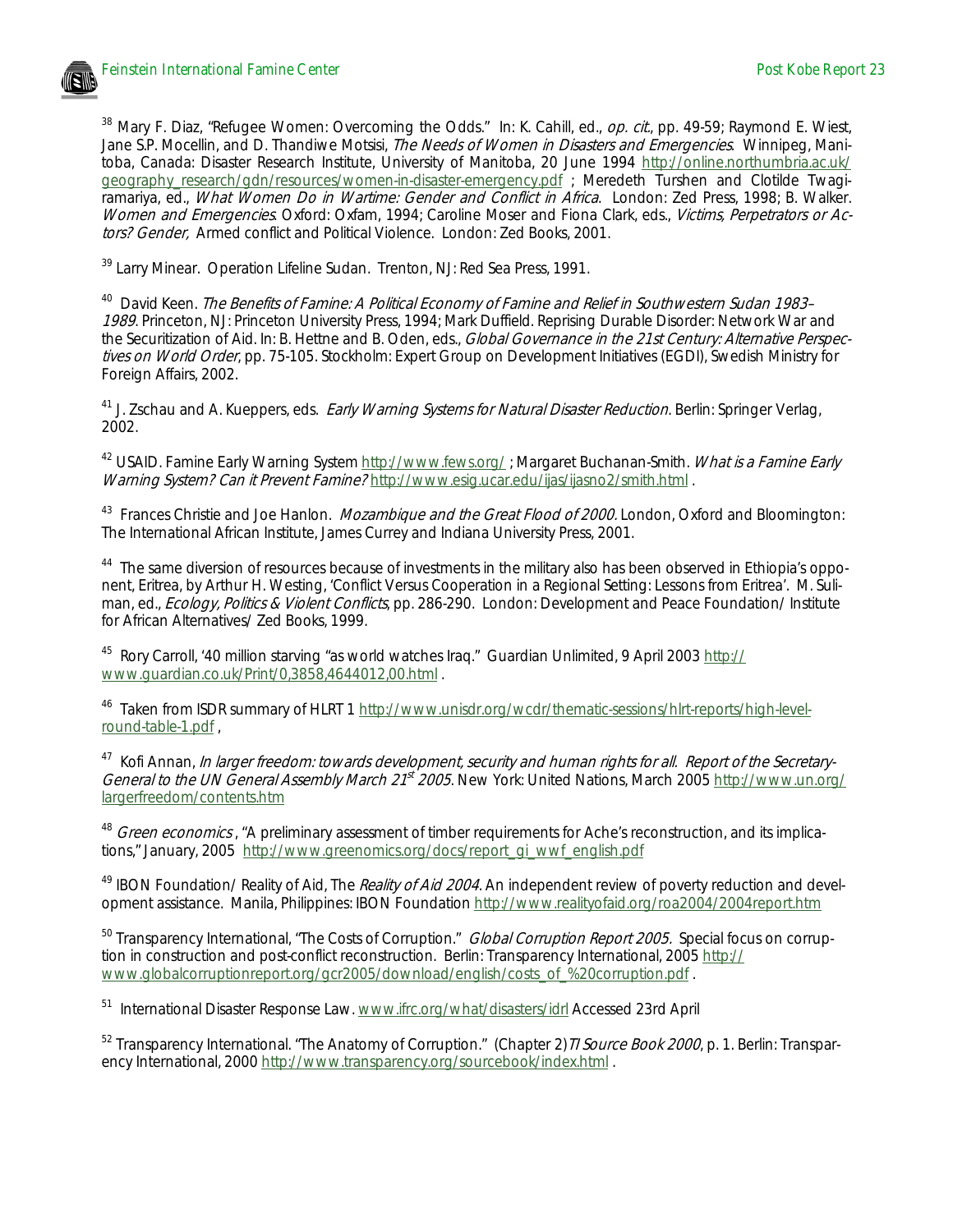

<sup>53</sup> Gender and Disaster Network http://online.northumbria.ac.uk/geography\_research/gdn/ .

<sup>54</sup> ISDR report on panel 4.7 http://www.unisdr.org/wcdr/thematic-sessions/thematic-reports/report-session-4-7.pdf. See this collection of ISDR reports on all the panels on the WCDR web site for other examples (http:// www.unisdr.org/wcdr/. On the right hand column, scroll down to "Thematic Segment." This large body of suggested and debated targets – some more and some less concrete – should be the basis of continuing urgent work on implementing the Hyogo Framework for Action and not allowed to remain buried in these reports.

<sup>55</sup> Targets 1-4 appear in the discussion paper for the 1<sup>st</sup> Thematic Cluster http://www.unisdr.org/wcdr/thematicsessions/WCDR-discussion-paper-cluster1.pdf .

<sup>56</sup> These targets are mentioned in the discussion paper for the 2<sup>nd</sup> Thematic Session http://www.unisdr.org/wcdr/ thematic-sessions/WCDR-discussion-paper-cluster2.pdf .

57 ISRD, Effective Early Warning to Reduce Disasters: The Need for More Coherent International Action, 2003 http:// www.unisdr.org/ppew/info-resources/docs/ewcii-ew-programme.pdf .

58 In the discussion paper produced for the 3<sup>rd</sup> Thematic Cluster, the author states: "The right of access to education should not be compromised by an unsafe physical learning environment; for example, the youngest citizens who spend their days in school buildings should not be placed at high risk," and also refers to protection of hospitals. See: http://www.unisdr.org/wcdr/thematic-sessions/WCDR-discussion-paper-cluster3.pdf .

 $59$  These targets are drawn from the discussion paper for the 4<sup>th</sup> Thematic Cluster http://www.unisdr.org/wcdr/ thematic-sessions/WCDR-discussion-paper-cluster4.pdf .

<sup>60</sup> Targets 8-9 come from the discussion paper for the 5<sup>th</sup> Thematic Cluster http://www.unisdr.org/wcdr/thematicsessions/WCDR-discussion-paper-cluster5.pdf .

<sup>61</sup> On line conference: *A Framework to Guide and Monitor Disaster Risk Reduction*, 25 August to 26 September 2003 http://www.unisdr.org/dialogue/ .

62 Taken from ISDR summary of HLRT 1 http://www.unisdr.org/wcdr/thematic-sessions/hlrt-reports/high-levelround-table-1.pdf .